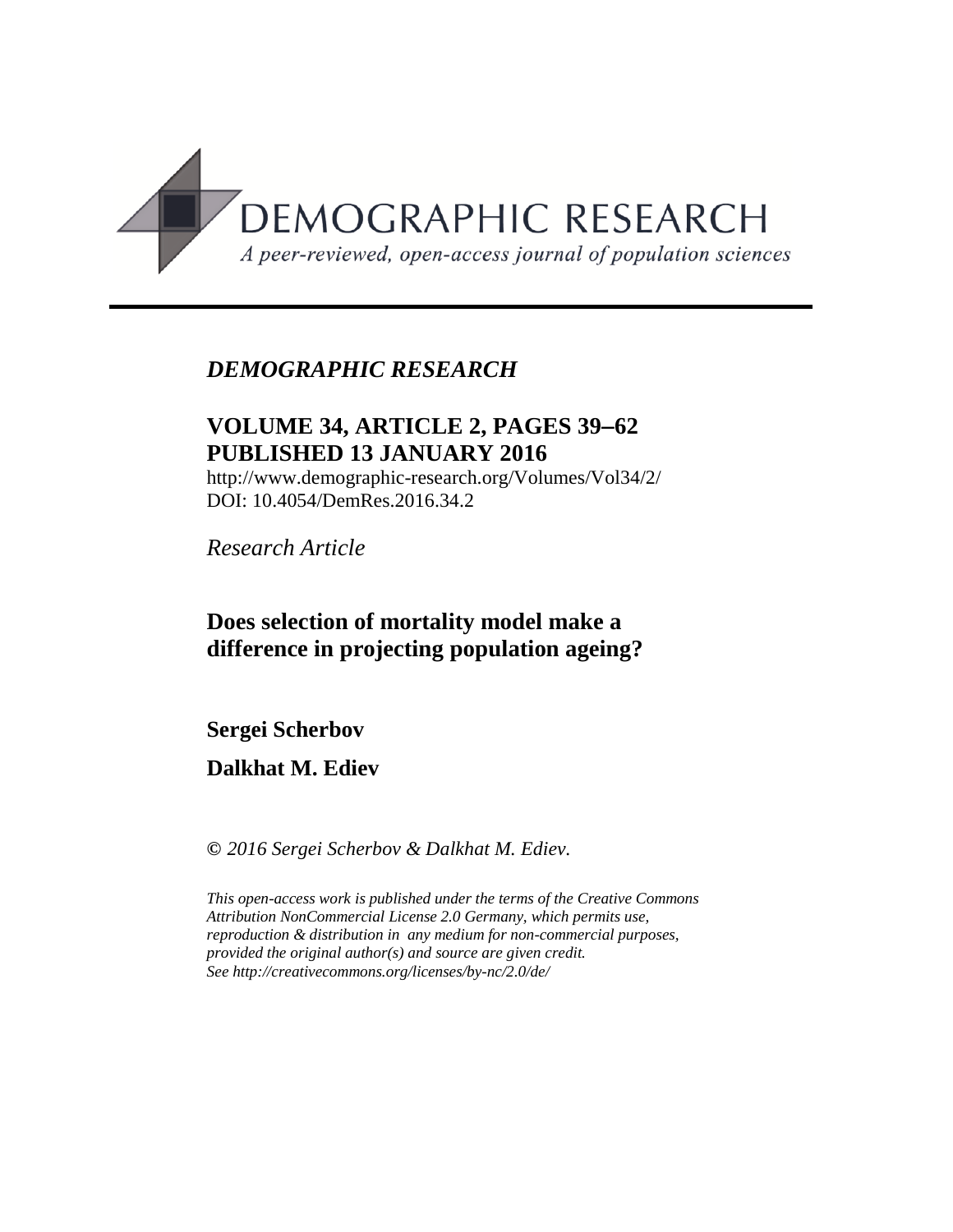# **Table of Contents**

| -1             | Introduction                        | 40 |
|----------------|-------------------------------------|----|
| $\overline{2}$ | Data, methods, and mortality models | 42 |
| 3              | Results                             | 46 |
| $\overline{4}$ | Discussion                          | 55 |
| 5              | Acknowledgements                    | 57 |
|                | References                          | 58 |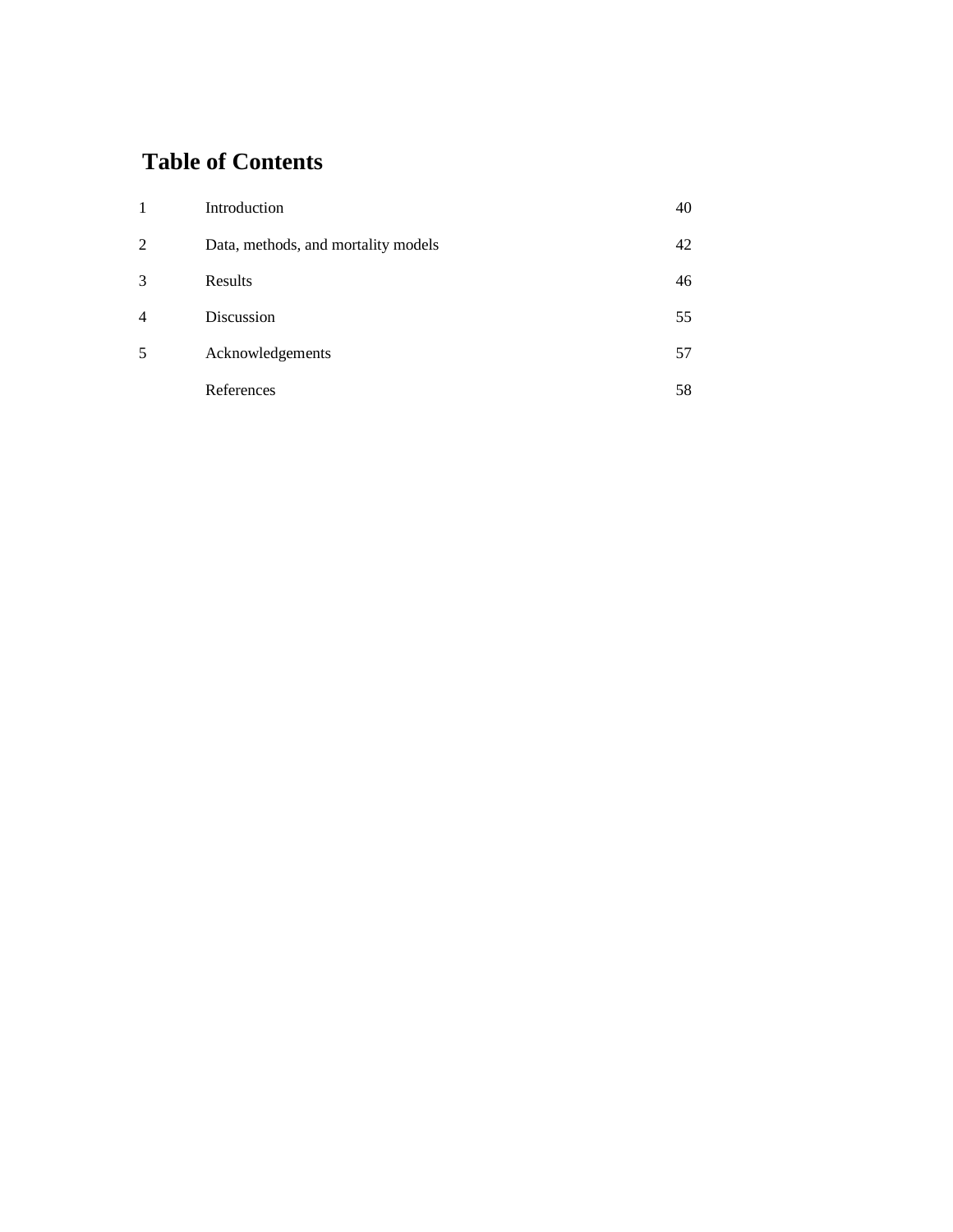# **Does selection of mortality model make a difference in projecting population ageing?**

**Sergei Scherbov[1](#page-2-0),[2](#page-2-1) Dalkhat M. Ediev1,2,[3](#page-2-2)**

### **Abstract**

#### **BACKGROUND**

In low mortality countries, assessing future ageing depends to a large extent on scenarios of future mortality reduction at old age. Often in population projections mortality reduction is implemented via life expectancy increases that do not specify mortality change at specific age groups. The selection of models that translate life expectancy into age-specific mortality rates may be of great importance for projecting the older age groups of future populations and indicators of ageing.

#### **OBJECTIVE**

We quantify how the selection of mortality models, assuming similar life expectancy scenarios, affects projected indices of population ageing.

#### **METHOD**

Using the cohort-component method, we project the populations of Italy, Japan, Russia, Sweden, and the USA. For each country, the given scenario of life expectancy at birth is translated into age-specific death rates by applying four alternative mortality models (variants of extrapolations of the log-mortality rates, the Brass relational model, and the Bongaarts shifting model). The models are contrasted according to their produced future age-specific mortality rates, population age composition, life expectancy at age 65, age at remaining life expectancy 15 years, and conventional and prospective old-age dependency ratios.

#### **CONCLUSIONS**

We show strong differences between the alternative mortality models in terms of mortality age pattern and ageing indicators. Researchers of population ageing should be

<span id="page-2-0"></span><sup>&</sup>lt;sup>1</sup> International Institute for Applied Systems Analysis, Schlossplatz 1, A-2361 Laxenburg, Austria.<br><sup>2</sup> Wittgenstein Centre for Demography and Global Human Capital, Austria (IIASA, VID/ÖAW, WU).

<span id="page-2-1"></span>

<span id="page-2-2"></span><sup>&</sup>lt;sup>3</sup> Institute Director and Professor, North Caucasian State Humanitarian-Technological Academy, Cherkessk, Stavropol'skaya, 36, 369000, Russia.

Corresponding author: Sergei Scherbov. E-Mail: scherbov@iiasa.ac.at. Tel: +43 (0)2236 807 584, Fax: +43 (0) 2236 71 313.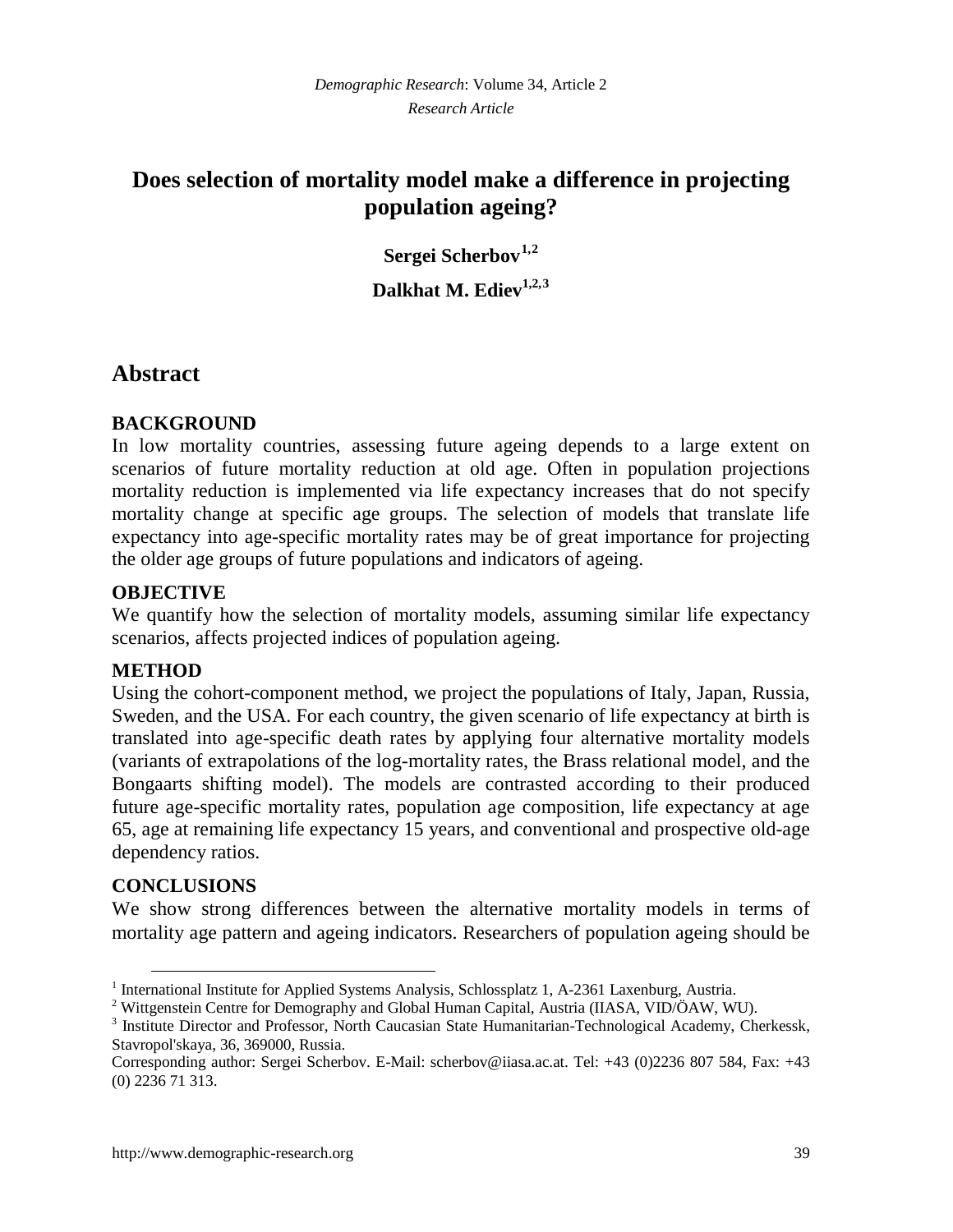as careful about their choice of model of age patterns of future mortality as about scenarios of future life expectancy. The simultaneous extrapolation of age-specific death rates may be a better alternative to projecting life expectancy first and then deriving the age patterns of mortality in the second step.

# **1. Introduction**

Projecting mortality is a crucial first step in studying the prospects of population ageing and its consequences. As life expectancy increases and population-ageing speeds up worldwide (Lutz et al. 2008), a considerable effort is being made to expand the methodology of mortality projection (Booth and Tickle 2008; Ediev 2011; Lee and Carter 1992; Mayhew and Smith 2013; Pollard 1987; Raftery et al. 2012; Stoeldraijer et al. 2013). However, authors rarely pay attention to the importance of choosing mortality models and their implications for assessing future population size and composition, and consequently indicators of population ageing.

Even though many scientists have demonstrated crucial differences between mortality scenarios in terms of life expectancy at birth (often a scenario variable in population projections) and predicted death rates (Bell 1997; Benjamin and Soliman 1993; Cairns et al. 2011; Janssen and Kunst 2007; Pollard 1987; Shang et al. 2011; Stoeldraijer et al. 2013) the impact on projected population ageing is rarely studied. An infinite number of age-specific mortality patterns – with potentially different consequences for population ageing – may produce the same trajectory of life expectancy at birth.

A note is due here on existing approaches to projecting age-specific mortality. Often, projections rely on a single input parameter, typically life expectancy at birth, to describe future mortality scenarios, and then derive details of mortality by age and sex using a proper model. Partly this is done because of convenience in describing future scenarios. Another reason for applying the top-down approach comes from the observations that (linear) trends in life expectancy provide better fit compared to models for age-specific (log) mortality (Lee 2003; White 2002; see also Oeppen and Vaupel 2002 on a related matter). A widespread approach is extrapolating the agespecific trends in mortality rates despite its mentioned limitation. The Lee-Carter model is one of the best-known extrapolation methods. It relies on a singular-value decomposition (SVD) of age-specific log-mortality rates by age-time (different options exist for sex and regional trends) in order to determine the general time trend and agetime interactions (Lee and Carter 1992). The model is convenient for producing stochastic mortality forecasts, although it is also widely used in deterministic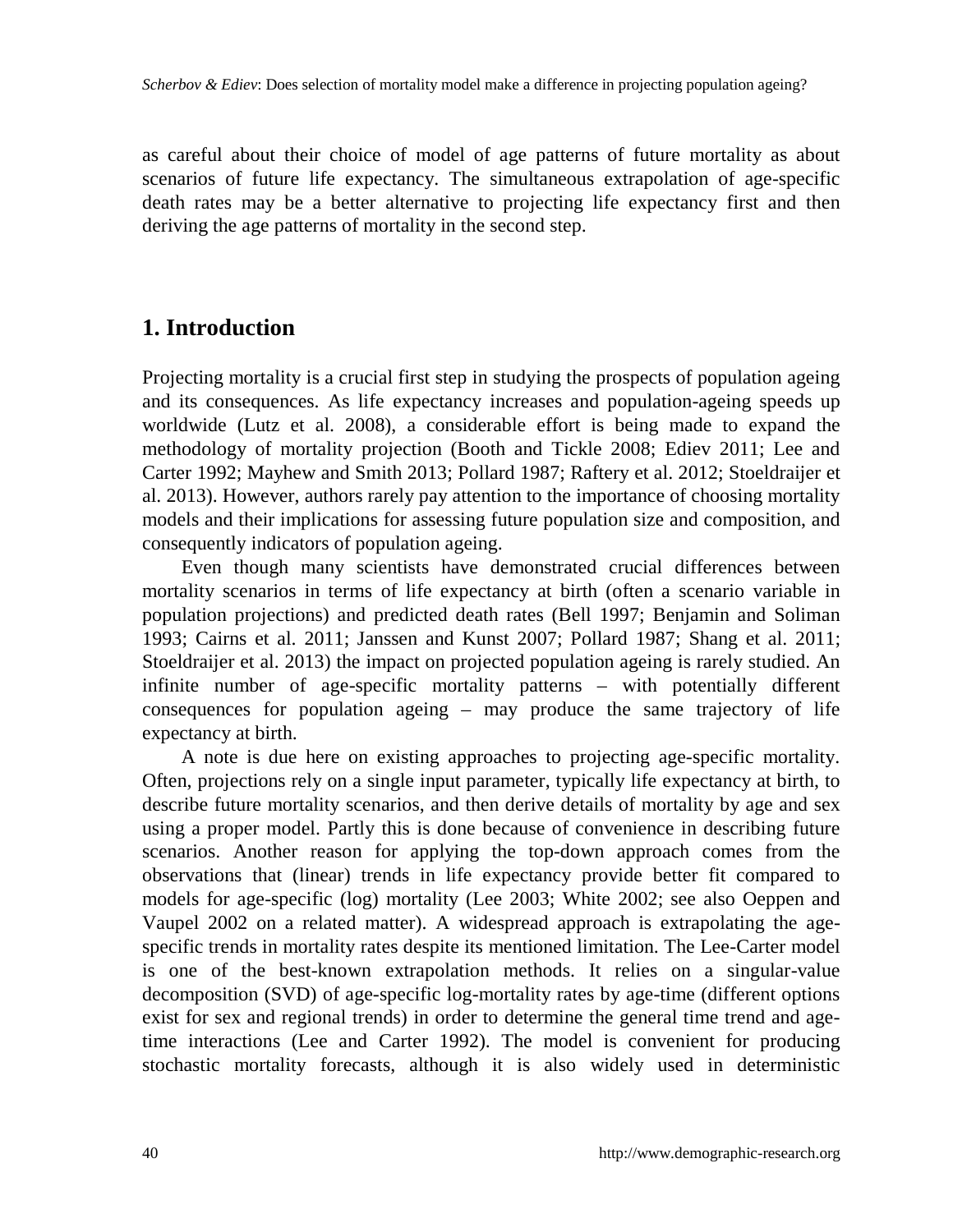projections. A particular limitation of the method is its potential to generate implausible (non-monotone at old age) age patterns of future mortality, but this drawback may be mitigated by either using the life expectancy produced by the model as an input for another model (the approach was once adopted by the U.S. Census Bureau, although currently the Bureau is back to the life expectancy extrapolation method), or by applying adjustments to the model parameters to avoid implausible age patterns (Ediev 2007; a similar model of 'robust rotation' is used by the UN team to improve the model performance at old age, Sevcikova et al. 2015). Direct linear extrapolation of agespecific log-mortality rates (Ediev 2008) is similar to the Lee-Carter method in dealing with disaggregated mortality, yet it differs in producing age-specific time trends based on data periods of different duration at different ages (which would not be possible to combine with the SVD used in the Lee-Carter method), and in using simpler computational procedures. It is also supplemented by a special adjustment procedure to avoid implausible age patterns in the projected mortality.

The target mortality approach, which assumes convergence of the age pattern of the death rates to a specified target, is somewhat similar to the extrapolative methods in assuming age-specific trends that are not produced using statistical procedures applied to the past data but rather are imposed by assumption. The third domain comprises parametric models used to describe and project the age profile of mortality rates. These include, in particular, Gompertz, Brass, Heligman-Pollard, and logistic models (Brass 1971a; Gompertz 1825; Heligman and Pollard 1980; Thatcher et al. 1998). The parametric models are convenient for producing, by design, plausible age patterns of mortality and reducing the age variation to a few parameters that may be easier to project. In practice, the above-described methods are used in different combinations: one method is used to produce scenarios for life expectancy at birth and another method is used to disaggregate that scenario into mortality by age-sex. For more detailed reviews of the mortality models see Booth and Tickle (2008) and Ishii (2014), and Stoeldraijer et al. (2013) for a more recent review of current practices in Europe.

Our focus here is on the second step of usual practice: we examine if (and by how much) varying mortality models, assuming exactly the same scenario for life expectancy at birth, yield substantially different results in terms of population ageing indicators. Because the mortality level at younger ages in developed countries is already very low and may have only very limited impact on projected population ageing, we focus on mortality at middle ages and above. For our purposes, it is not necessary to cover the (indefinite) entire set of mortality models. Instead, we consider four models that cover the entire range of possible model behavior at old age. We consider, in particular, the popular Lee-Carter and the direct extrapolation methods. These two methods are expected to yield close results, and the point of applying both methods is to see if using the more elaborate Lee-Carter method adds substantially to the simpler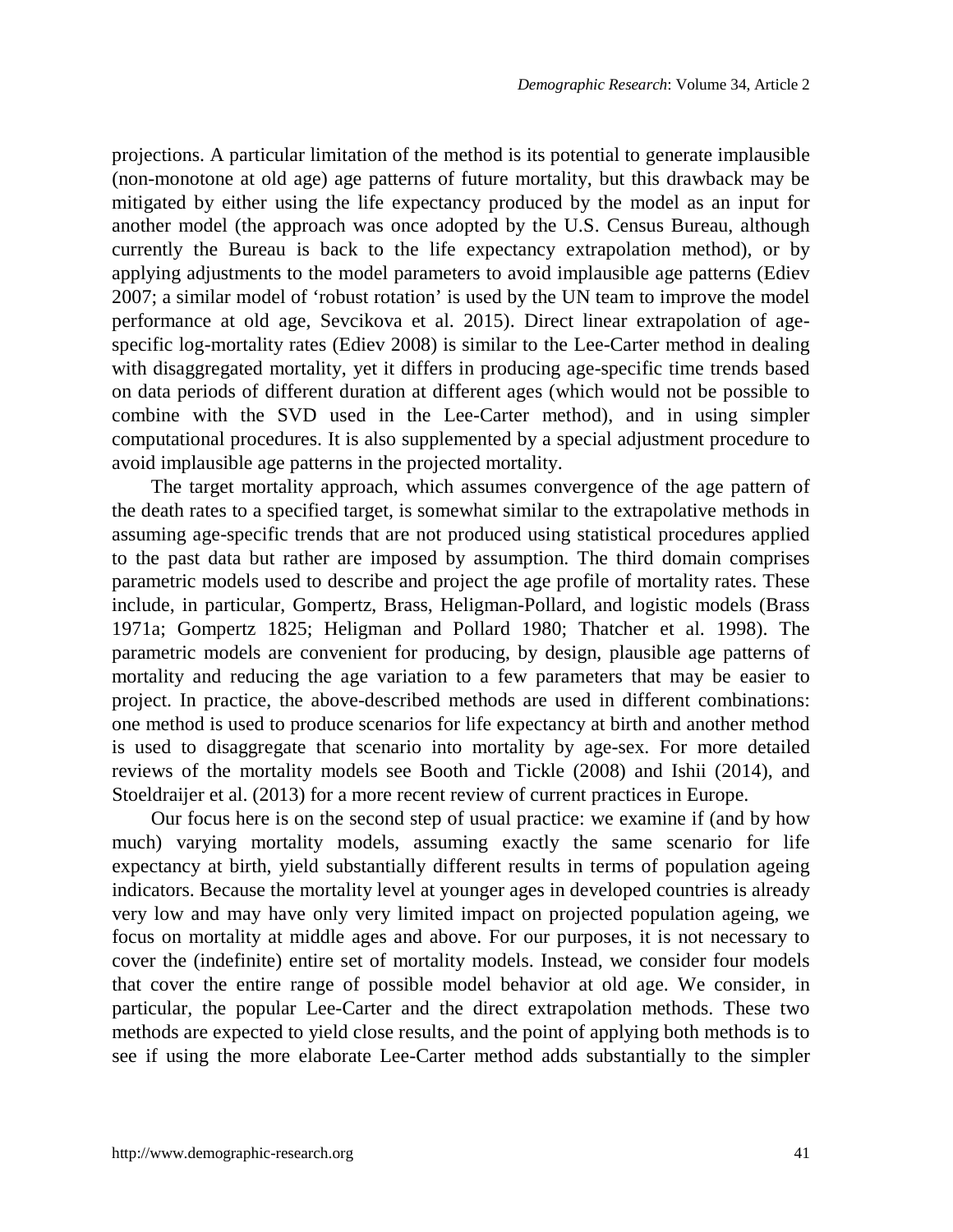direct extrapolation. We also consider the Brass relational model, which is extensively used in projection practices. It is, in several ways, more convenient than extrapolative methods, and represents the family of parametric models. All three models mentioned are known for not being able to reproduce well accelerating mortality decline at old and oldest old age. However, instead of applying adjustments to these models at old age as proposed in the literature (Ediev 2014; Sevcikova et al. 2015) we opt for supplementing the first three models by another one representing the opposite extreme of the range of mortality models. We add to our study the Bongaarts shifting model (Bongaarts 2005), which may be expected to overestimate the mortality decline at advanced age because of assuming an uncompromised mortality shift and complete neglect of mortality compression. We apply these four models to a set of countries of different age composition and mortality trends and examine if, and by how much, the models differ in resulting indicators of population ageing. We quantify the differences in the projected indicators of population ageing that result from using different mortality models by assuming the same future trends in life expectancy. In the next section we describe our data, projection scenarios, ageing indicators, and details of the four mortality models, followed by the results and discussion sections.

#### **2. Data, methods, and mortality models**

Throughout the paper we rely on data from the Human Mortality Database (University of California, Berkeley and Max Planck Institute for Demographic Research 2014). It contains both the time series of mortality rates that are necessary to feed the projection models and the baseline populations by age and sex that are necessary for population projections.

To project populations we use the common cohort-component method (Shryock and Siegel 1973), with age patterns of mortality rates produced with alternative mortality models (see more details of the alternatives below). However, our fertility, migration, and life expectancy assumptions are similar across alternative projections, which enables us to highlight the effects of mortality models alone. More specifically, we use scenarios from the recent population projections for European countries by the Wittgenstein Centre for Demography and Global Human Capital (VID 2014) and the recent update of the World Population Prospects (United Nations 2015), as outlined in Table 1. Italy, Japan, Russia, Sweden, and the USA were selected for comparative purposes, as these countries represent a range of countries advanced in ageing that are different in their epidemiological transition and have very different age compositions in the base year. These countries also differ substantially in the role of the demographic drivers of population ageing (fertility, migration, and mortality). Data for all these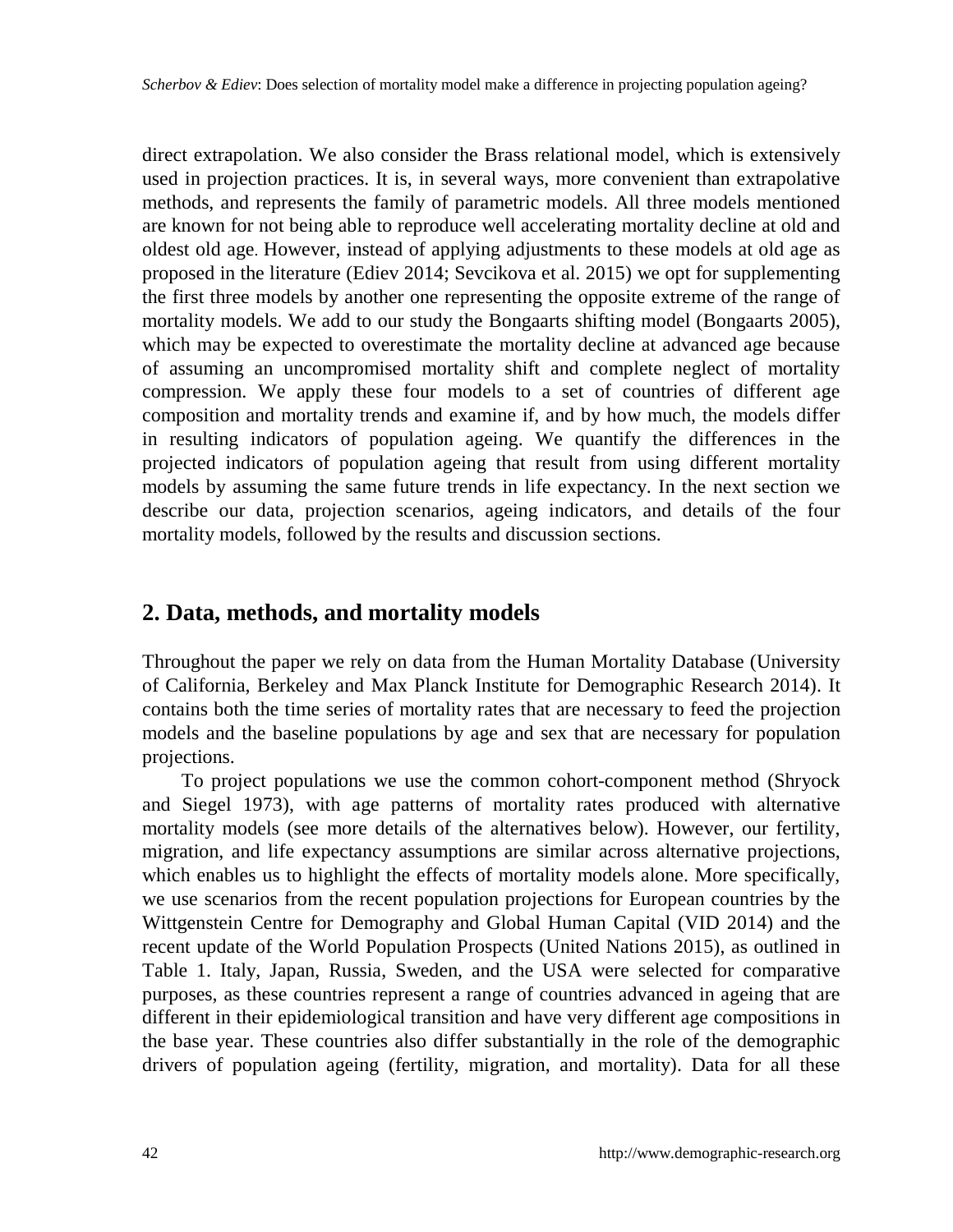countries are readily available from the Human Mortality Database, which facilitates parameterizing mortality models.

|      | Life Expectancy at Birth, years |       |        |        |            |        |       |                     |        |            |  |
|------|---------------------------------|-------|--------|--------|------------|--------|-------|---------------------|--------|------------|--|
|      | Italy                           |       |        | Japan  |            | Russia |       | Sweden              |        | <b>USA</b> |  |
| Year | Women                           | Men   | Women  | Men    | Women      | Men    | Women | Men                 | Women  | Men        |  |
| 2013 | 85.6                            | 80.3  | 86.6   | 80.1   | 75.7       | 64.3   | 83.8  | 80.0                | 81.3   | 76.6       |  |
| 2020 | 86.7                            | 81.3  | 87.7   | 81.2   | 76.4       | 65.6   | 84.9  | 81.2                | 82.2   | 77.7       |  |
| 2030 | 88.8                            | 83.4  | 89.1   | 82.6   | 78.5       | 68.7   | 86.9  | 83.2                | 83.4   | 79.5       |  |
| 2040 | 90.8                            | 85.5  | 90.4   | 83.9   | 80.4       | 71.4   | 88.9  | 85.2                | 84.5   | 81.4       |  |
| 2050 | 92.8                            | 87.5  | 91.6   | 85.2   | 82.3       | 74.0   | 90.9  | 87.2                | 85.6   | 83.0       |  |
|      |                                 |       |        |        |            |        |       |                     |        |            |  |
|      | <b>Total Fertility</b>          |       |        |        |            |        |       | Net Migration, 000s |        |            |  |
| Year | Italy                           | Japan | Russia | Sweden | <b>USA</b> | Italy  | Japan | Russia              | Sweden | <b>USA</b> |  |
| 2013 | 1.4                             | 1.4   | 1.7    | 1.9    | 1.9        | 293    | 69    | 277                 | 49     | 989        |  |
| 2020 | 1.5                             | 1.5   | 1.6    | 2.0    | 1.9        | 144    | 48    | 250                 | 44     | 1002       |  |
| 2030 | 1.6                             | 1.6   | 1.5    | 2.0    | 1.91       | 148    | 50    | 261                 | 45     | 1000       |  |
| 2040 | 1.6                             | 1.7   | 1.6    | 2.0    | 1.92       | 150    | 50    | 267                 | 45     | 998        |  |
| 2050 | 1.6                             | 1.7   | 1.7    | 2.0    | 1.92       | 149    | 49    | 267                 | 45     | 974        |  |

**Table 1: Scenarios for life expectancy at birth, total fertility, and net migration assumed in calculations (the same scenarios are applied in all models)**

*Sources*: (VID 2014) for Italy, Russia and Sweden, (United Nations 2015) for Japan and the USA.

Note that the scenarios we used are optimistic in terms of life expectancy improvement. For Italy and Sweden the life expectancy scenarios are consistent with the linear growth of about two years per decade observed in the recent past (Oeppen and Vaupel 2002; White 2002). The expected improvement for Russia is even faster. For Japan and the USA, which are not part of the European Demographic Data Sheet, we use more moderate assumptions from the World Population Prospects.

Our purpose is not to examine the difference in mortality forecasts as such, but rather to see if mortality models yield different results in terms of population ageing indicators. To this end we calculated a set of indicators of mortality and population ageing to compare the implications of alternative mortality models for each country.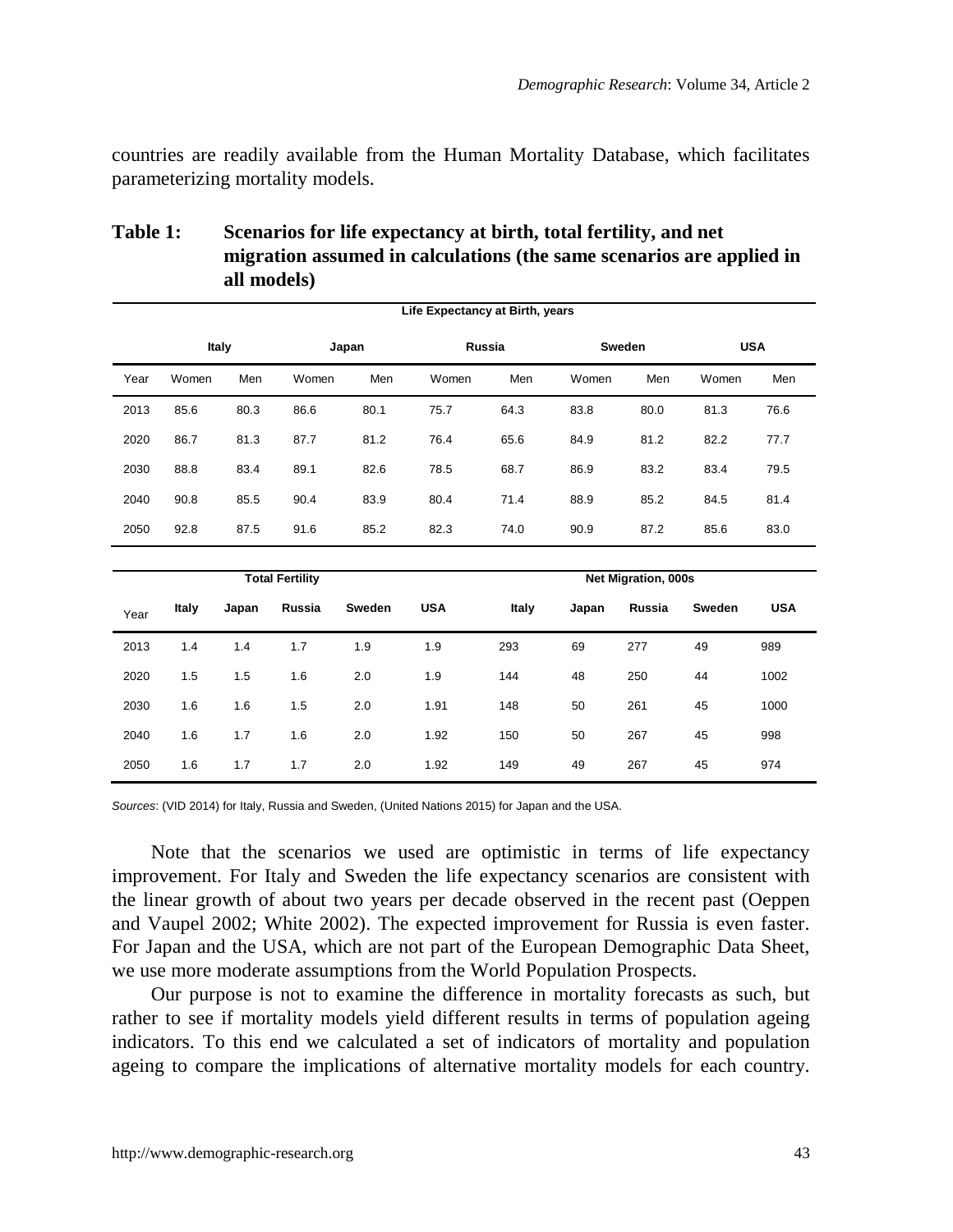Our main indicator of population ageing is the old-age dependency ratio (OADR), a simple and the most-used indicator of population ageing. Its apparent simplicity, however, may be misleading, as the very notion of 'old' can be defined in different ways (Sanderson and Scherbov 2005, 2010, 2013). The conventional OADR is defined as the ratio of the number of people above the age of 65 years to the number of people between the ages 20 and 64:

$$
OADR = \frac{\text{Number of people 65 years or older}}{\text{Number of people ages 20 to 64}}
$$

In some cases the proportion of people aged 60 or older is used in the numerator, sometimes 15 is used as the lower bound of ages in the denominator, or the ratio can be multiplied by 100; but whatever the age used as a threshold for being old, it is always considered fixed in time and space.

Following ideas of Ryder (1975), Sanderson and Scherbov (2005, 2010) have introduced the prospective old-age dependency ratio (POADR), where the threshold of being old is no longer fixed at age 65 but changes with the change in life expectancy. It is based on a constant remaining life expectancy and assumes that people are old when the average remaining life expectancy in their age group is less than 15 years:

$$
POADR = \frac{\text{Number of people older than the old-age threshold}}{\text{Number of people aged between 20 and the old-age threshold}}
$$

Regarding the mortality models, we have chosen variants of extrapolative models for the log-mortality rates, the Brass relational model and the Bongaarts shifting model, as explained in the introduction. Those models represent a wide range of possible mortality changes at older ages, from a very limited one as in the Brass relational model to a very strong one as in the Bongaarts shifting model. These models are briefly described below.

In the Lee-Carter (1992) model, the log-mortality rates at age *x* at time *t* are extrapolated as

$$
\log(M(x,t))=A(x)+B(x)\cdot k_t
$$

We apply no additional adjustments to the mortality level parameter  $k<sub>t</sub>$ , estimate the model on the most recent thirty-years-long part of the data, and apply monotonicity adjustment to the estimated slopes  $B(x)$  to avoid implausible (non-monotone at old age or with men having mortality lower than women) projected age patterns (Ediev 2007).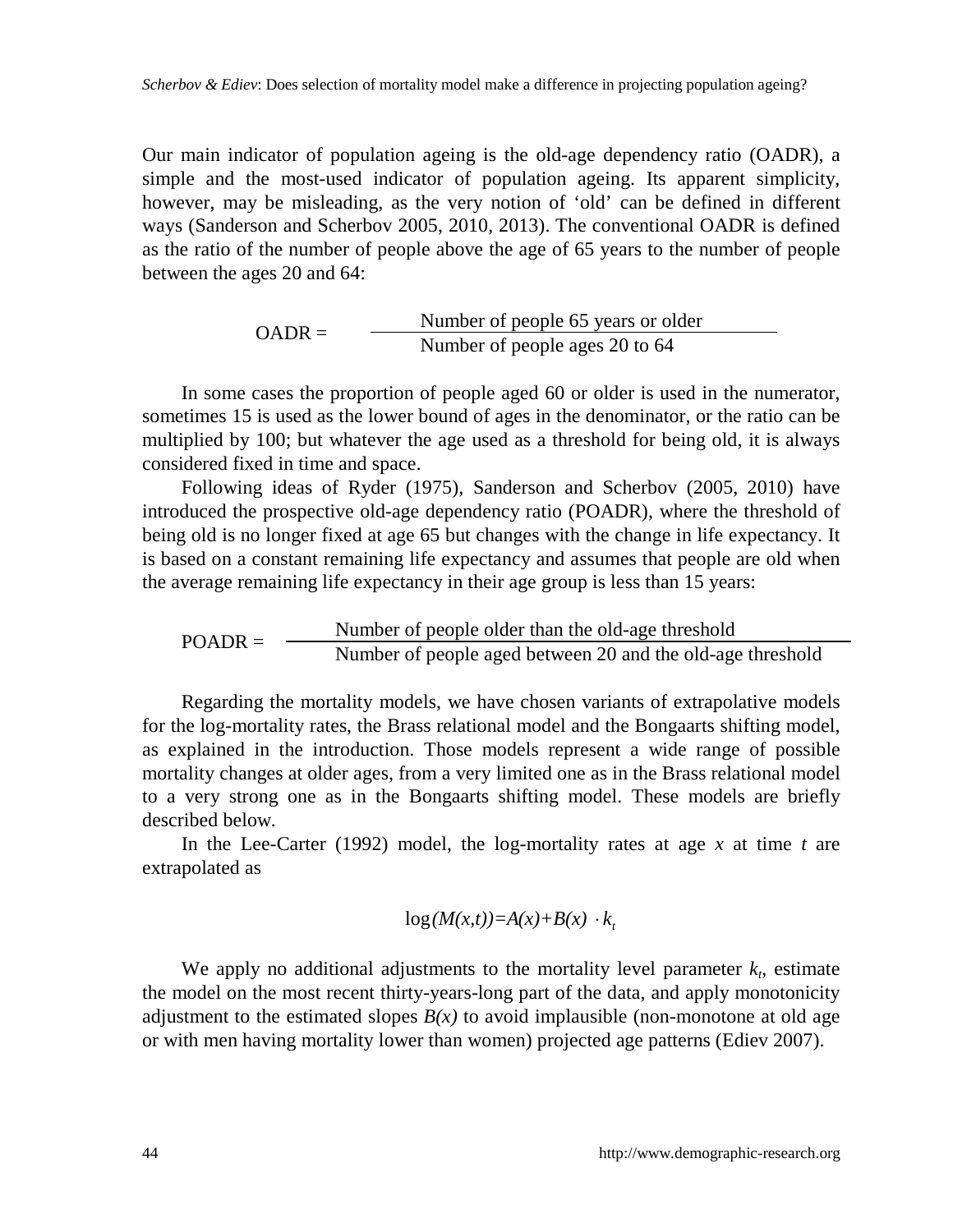In the direct linear extrapolation model (Ediev 2008; see also Stoeldraijer et al. 2013; Wilson 2015):

$$
\log(M(x,t))=A(x)+B(x)\cdot t
$$

we apply monotonicity adjustment to the estimated slopes  $B(x)$  to avoid implausible projected age patterns and estimate the model parameters based on the most recent agespecific periods of linearity in trends on log-mortality rates.

The Brass model (Brass 1971b) describes the logits of the life table probabilities to survive to age *x*:

$$
\log((1-l(x,t))/l(x,t)) = Alpha + Beta \cdot \log((1-l \cdot (x,t))/l^*(x,t))
$$

(the standard probabilities are taken from a (smoothed) baseline life table for each of the populations).

The shifting model by Bongaarts (2005) implies for the old-age mortality (at ages 30 years and older):

$$
M(x,t) = M(x-S(t),t_{baseline})
$$

where  $S(t)$  is the amount of age shift of the baseline profile that is necessary to produce the assumed life expectancy at birth (given its low levels, we assume no background mortality in the model). At ages younger than 30, where mortality is very low and has a minor effect in our study, we link the change in the death rates to that at age 30.

Any of these four models is compatible with practically any level of future life expectancy. In order to separate the effects of mortality models from the expected change in the overall level of mortality, we assume identical scenarios for life expectancy at birth in all models (Table 1). In the projection we fit the parameters of the models (mortality level *k* in the Lee-Carter model, time variable in the direct extrapolation model, mortality level coefficient *Alpha* in the Brass model, and the amount of age shift *S* in the Bongaarts model) to model the assumed life expectancy at birth.

The chosen mortality models, even if assuming similar  $e_0s$ , produce a very wide range of mortality forecasts at old age. Extrapolations of the age-specific rates (as in the direct extrapolation and Lee-Carter methods) tend to overlook the possibility of forthcoming accelerations of mortality decline at the oldest-old age. Similarly, compared to the baseline standard, the Brass model tends not to change the death rates at the oldest ages (Ediev 2014). The Bongaarts model, on the other hand, assumes pure (age) shift of old-age mortality and does not account for the compression of period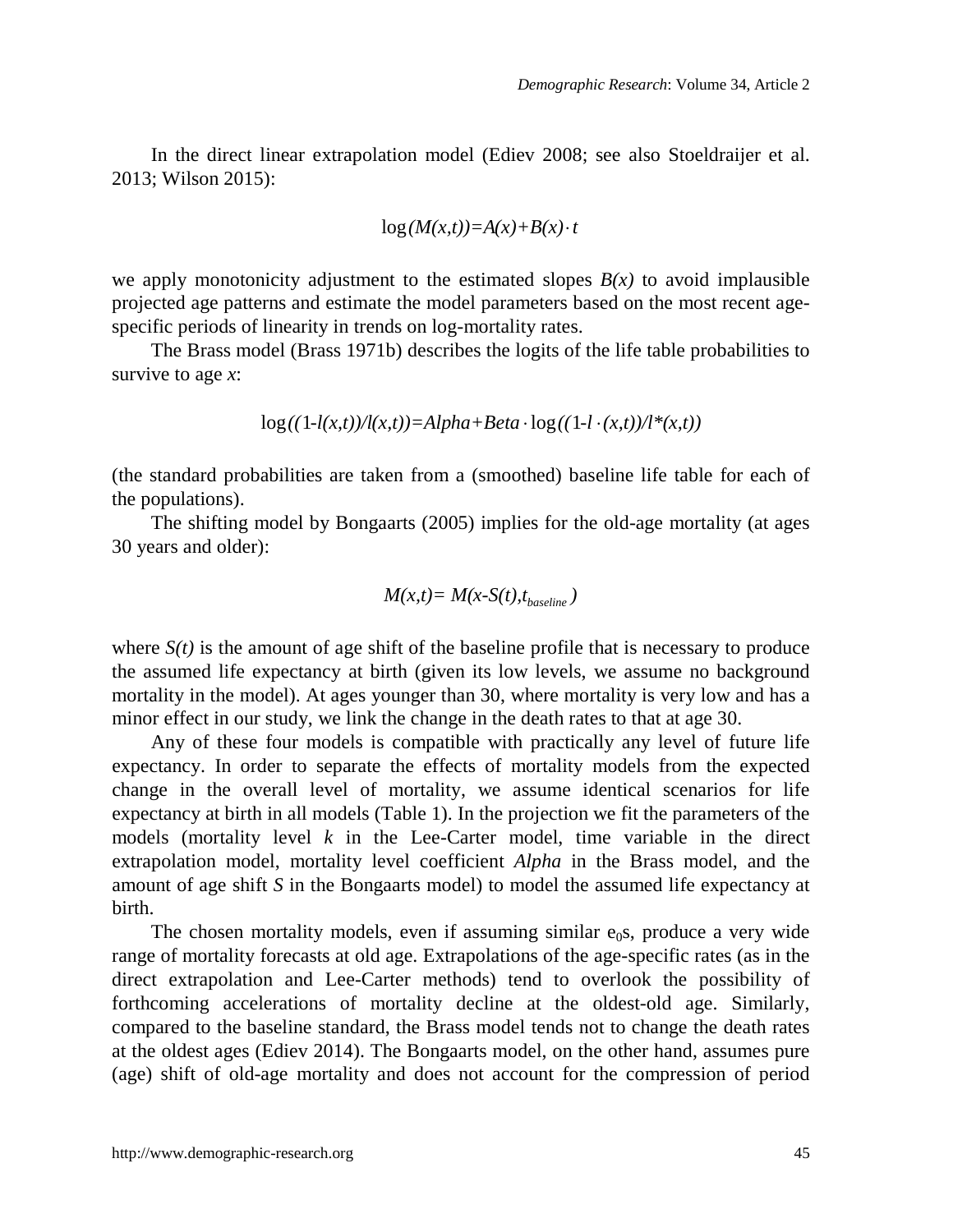mortality (Cheung et al. 2005; Cheung and Robine 2007; Ediev 2013a, 2013b; Fries 1980; Kannisto 2000; Tuljapurkar and Edwards 2011; Wilmoth and Horiuchi 1999), which results in possibly exaggerating mortality decline at the oldest-old ages.

Although differences between the selected models in terms of produced death rates are straightforward, the consequences for population ageing are not so obvious. This is because trends in ageing indicators reflect the combination of mortality changes with the underlying (and changing) population age composition. The prospective indicators also depend on a changing threshold of old age.

### **3. Results**

Results of our exercises are provided in Table 2 and Figures 1 to 5.

#### **Table 2: Selected numerical projection results for the year 2050 obtained with alternative projection methods for five countries**

| (Year 2050) |                  |            | Method: |         |        |         |
|-------------|------------------|------------|---------|---------|--------|---------|
| Country     | <b>Indicator</b> | Sex        | bong    | brass   | de     | Ic      |
| Italy       | age_rle15        | Men        | 78.0    | 75.9    | 76.3   | 76.3    |
|             |                  | Women      | 82.4    | 80.5    | 80.9   | 81.0    |
|             | e(65)            | Men        | 24.7    | 23.7    | 23.9   | 23.9    |
|             |                  | Women      | 29.1    | 28.4    | 28.5   | 28.6    |
|             | oadr             | Both sexes | 0.727   | 0.714   | 0.713  | 0.714   |
|             | poadr            | Both sexes | 0.230   | 0.265   | 0.257  | 0.256   |
|             | pop_65+          | Both sexes | 21 008  | 20749   | 20711  | 20722   |
|             | pop 90+          | Both sexes | 3 0 4 7 | 2 2 8 8 | 2488   | 2 5 0 3 |
|             | pop_rle15        | Both sexes | 9 3 3 8 | 10 446  | 10 155 | 10 138  |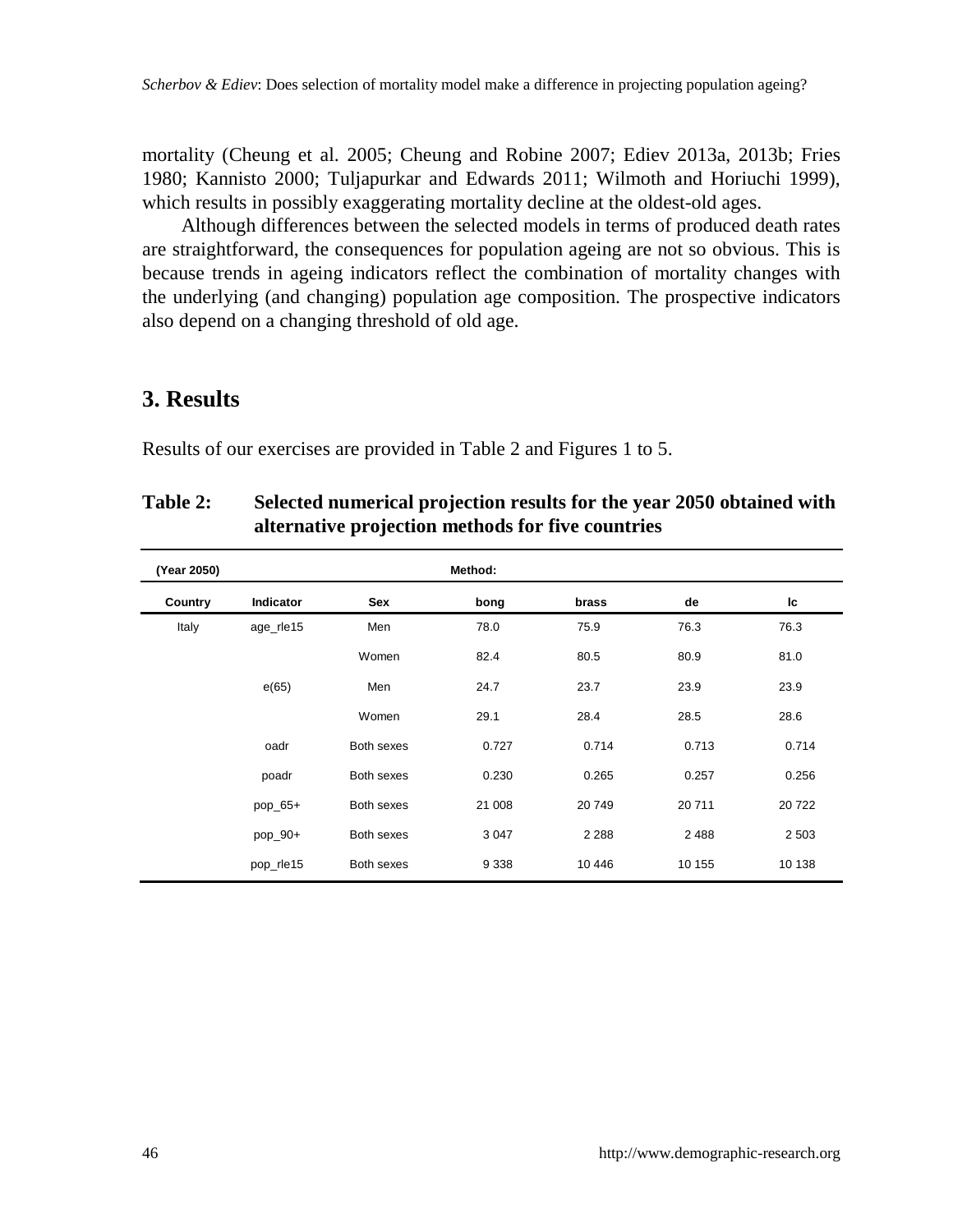| (Year 2050) |           |            | Method: |         |         |         |
|-------------|-----------|------------|---------|---------|---------|---------|
| Country     | Indicator | Sex        | bong    | brass   | de      | Ic      |
| Japan       | age_rle15 | Men        | 76.1    | 74.6    | 75.5    | 75.4    |
|             |           | Women      | 81.6    | 80.2    | 80.7    | 80.7    |
|             | e(65)     | Men        | 22.9    | 22.1    | 22.6    | 22.6    |
|             |           | Women      | 28.3    | 27.7    | 27.9    | 27.9    |
|             | oadr      | Both sexes | 0.789   | 0.769   | 0.776   | 0.776   |
|             | poadr     | Both sexes | 0.265   | 0.287   | 0.275   | 0.275   |
|             | pop_65+   | Both sexes | 39 4 98 | 38 649  | 38 932  | 38 937  |
|             | pop_90+   | Both sexes | 6 0 2 2 | 4748    | 5 3 7 2 | 5 3 7 9 |
|             | pop_rle15 | Both sexes | 18744   | 19832   | 19 211  | 19 216  |
| Russia      | age_rle15 | Men        | 72.6    | 66.4    |         | 65.8    |
|             |           | Women      | 75.3    | 72.2    |         | 72.6    |
|             | e(65)     | Men        | 19.0    | 15.3    |         | 14.9    |
|             |           | Women      | 22.2    | 20.2    |         | 20.1    |
|             | oadr      | Both sexes | 0.451   | 0.398   |         | 0.389   |
|             | poadr     | Both sexes | 0.199   | 0.254   |         | 0.252   |
|             | pop_65+   | Both sexes | 33 4 23 | 30 078  |         | 29 458  |
|             | pop_90+   | Both sexes | 2897    | 1 1 7 9 |         | 1670    |
|             | pop_rle15 | Both sexes | 17840   | 21 4 19 |         | 21 138  |
| Sweden      | age_rle15 | Men        | 77.5    | 75.5    | 75.6    | 75.6    |
|             |           | Women      | 80.5    | 78.8    | 79.0    | 78.9    |
|             | e(65)     | Men        | 24.4    | 23.3    | 23.4    | 23.4    |
|             |           | Women      | 27.4    | 26.7    | 26.7    | 26.6    |
|             | oadr      | Both sexes | 0.448   | 0.436   | 0.435   | 0.435   |
|             | poadr     | Both sexes | 0.164   | 0.181   | 0.178   | 0.178   |
|             | pop_65+   | Both sexes | 2972    | 2912    | 2 9 0 5 | 2 9 0 2 |
|             | pop_90+   | Both sexes | 380     | 269     | 287     | 287     |
|             | pop_rle15 | Both sexes | 1 3 5 1 | 1467    | 1449    | 1 4 4 9 |

### **Table 2: (Continued)**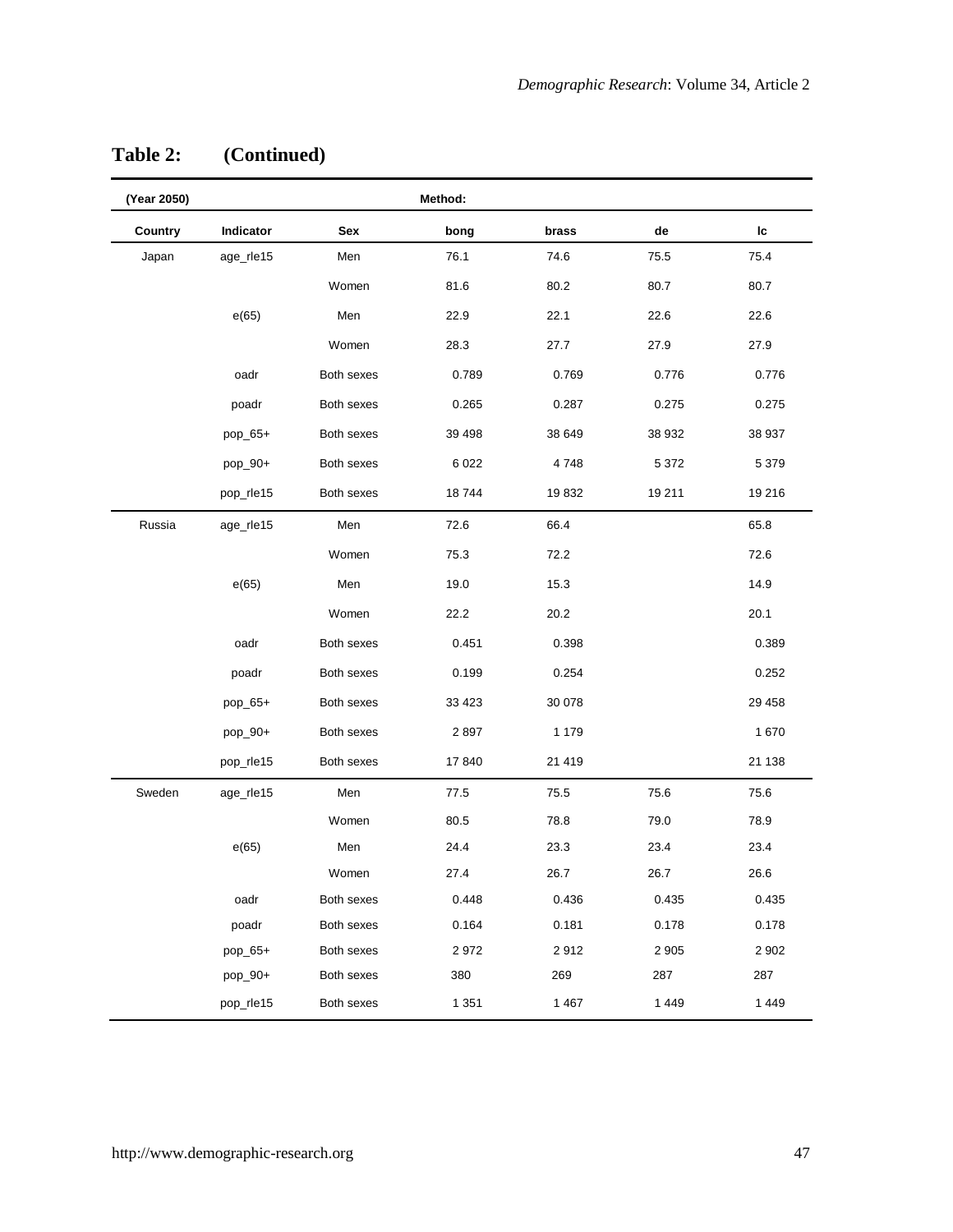| (Year 2050) |                  |            | Method: |        |         |         |
|-------------|------------------|------------|---------|--------|---------|---------|
| Country     | <b>Indicator</b> | Sex        | bong    | brass  | de      | Ic      |
| <b>USA</b>  | age rle15        | Men        | 76.3    | 73.8   | 74.0    | 74.2    |
|             |                  | Women      | 77.3    | 75.9   | 75.2    | 75.8    |
|             | e(65)            | Men        | 22.6    | 21.2   | 21.3    | 21.4    |
|             |                  | Women      | 23.9    | 23.1   | 22.7    | 22.9    |
|             | oadr             | Both sexes | 0.411   | 0.394  | 0.391   | 0.393   |
|             | poadr            | Both sexes | 0.173   | 0.188  | 0.190   | 0.186   |
|             | pop_65+          | Both sexes | 87826   | 84 867 | 84 103  | 84 590  |
|             | pop_90+          | Both sexes | 10 692  | 7814   | 7 2 1 0 | 8 0 5 4 |
|             | pop_rle15        | Both sexes | 44 527  | 47436  | 47 716  | 47 004  |

**Table 2: (Continued)**

*Methods*: bong=Bongaarts' shifting model; brass=Brass model; de=direct extrapolation method; lc=Lee-Carter method. Indicators: age rle15=age at remaining period life expectancy 15 years; e(65)=period life expectancy at age 65 (years); oadr=Old-Age Dependency Ratio; poadr=Prospective Old-Age Dependency Ratio; pop 65+=population of age 65 or older (thousands); pop rle15=population of age with remaining life expectancy 15 years or older (thousands).

*Projected age profiles of death rates*. Not surprisingly, methods differ substantially in how they project the evolution of age-specific death rates (Figure 1). The Bongaarts' shifting model, which explicitly assumes age shifts in old-age mortality, is most optimistic in projecting a strong decline of mortality rates at ages 80 years and older (in the case of Russian males at an even younger  $age<sup>4</sup>$  $age<sup>4</sup>$  $age<sup>4</sup>$ ). The extrapolation methods and the Brass model contrast to the Bongaarts' model in not assuming much change of mortality at oldest-old age (except for the case of Russian females, see note 1). Since all our extrapolations are based on the same scenario for life expectancy at birth, the Bongaarts' model also tends to be more pessimistic at young and middle old ages. Regarding differences at old age, the period life expectancy at age 65 shows method-tomethod variation of about one year for Italy, Japan, Sweden, and the USA, and more than four and two years for Russian males and females respectively (Table 2, Figure 2). The shifting model is most optimistic and the other models' results are closer together; note, however, the more pronounced differences in the case of US women. These differences are of considerable importance for applications in pension systems and social welfare. The extraordinary difference in the case of Russia may be explained by

<span id="page-11-0"></span> $4$  In Russia the death rates have been unstable ever since the mid-20<sup>th</sup> century. They increased at adult ages before the 1980s, declined in the late 1980s, and have followed varying trends ever since. Because of the lack of consistent long-run trends, we decided not to use the direct extrapolation method in the Russian case. For the same reason, one should also be somewhat critical about the outcomes of the Lee-Carter method in the Russian case and not generalize the findings for Russia to other higher-mortality countries.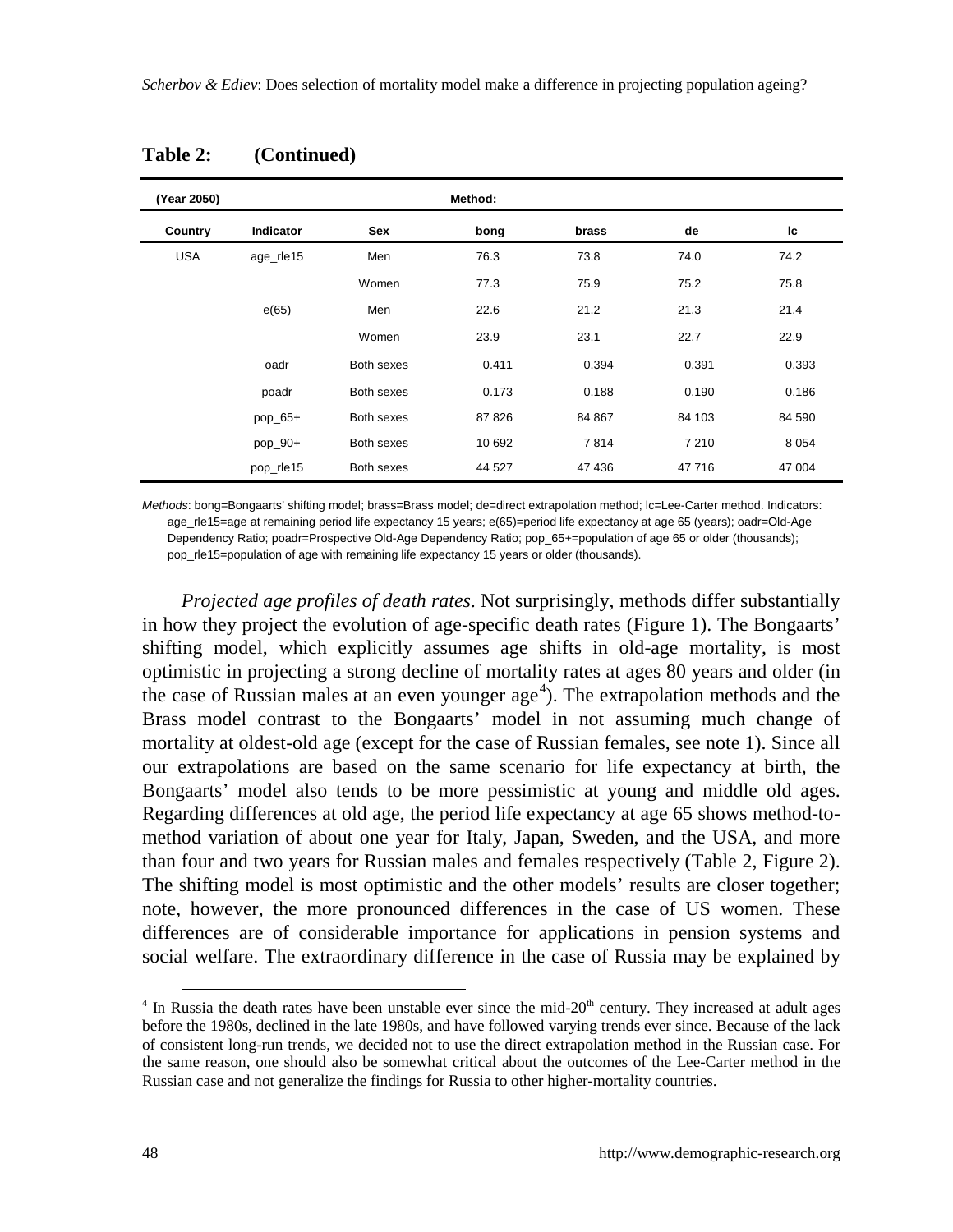the combination of a rather optimistic underlying scenario for life expectancy at birth and the lack of mortality compression in the Bongaarts model. Variation at age when remaining life expectancy is 15 years or less (Table 2, Figure 3) also shows that the models have very different implications for old-age mortality (models differ by about 3–6 years for Russian women and men, and by 1.5–2.5 years for other populations). Taking this age as a threshold for defining who is old, about 54% of those Russian men who are 'old' in 2050 in the Lee-Carter model would still be 'young' in the Bongaarts shifting model. The difference would be smaller but still substantial for Russian women (27%) and for other countries (about 10%–20%).

*Projected population age structure.* While methods vary a lot in their projected old-age mortality, the effect of these differences on projected population age structure is more modest (Figure 4), except at advanced age. This is because on the one hand the mortality is very low at young age in all methods and on the other hand the number of people of old ages are relatively small in cohorts that are subject to the largest differences in projected mortality rates. Yet the Bongaarts' shifting method is producing considerably more people at advanced ages (80-year-olds and older in 2050) and slightly fewer surviving population at younger ages than the other methods. This may have a sizable effect on the dependency ratios (see below). The Russian case, especially for men, is different in showing stronger differences also at younger ages. The models show large differences in the projected very old population (90-year-olds and older) in 2050: 30%–40% differences for all countries but Russia where the Bongaarts model produces more than two times very old people as compared to the Brass model. The Brass relational model happens to be the most conservative in terms of the very old population (with the exception of the USA). This might not be a mere coincidence, given the model's lack of flexibility at advanced age (Ediev 2014).

As can be expected from the above results, OADR applying the conventional definition of 'old' (aged 65 years and more, the panel to the left in Figure 5) do not vary much from method to method for Sweden and Italy but show more cross-method variation for Russia. On the other hand, the Brass and the extrapolative methods do not show much difference even in the Russian case.

Because the models project steadily increasing age at remaining life expectancy of 15 years (with a different speed for different countries), patterns of POADR differ from those of the conventional OADR (the panel to the right in Figure 5). First, the POADR does not increase as much as the conventional ratio. For Russia and Sweden, the POADR shows almost no systematic increase in 2013–2050. Second, the methods differ more in the projected POADR. Third, the ranking of the methods also changes: the shifting model shows the lowest POADR, not the highest one as in the conventional case of projecting OADR. The case of Russia is, again, of highest cross-method variation.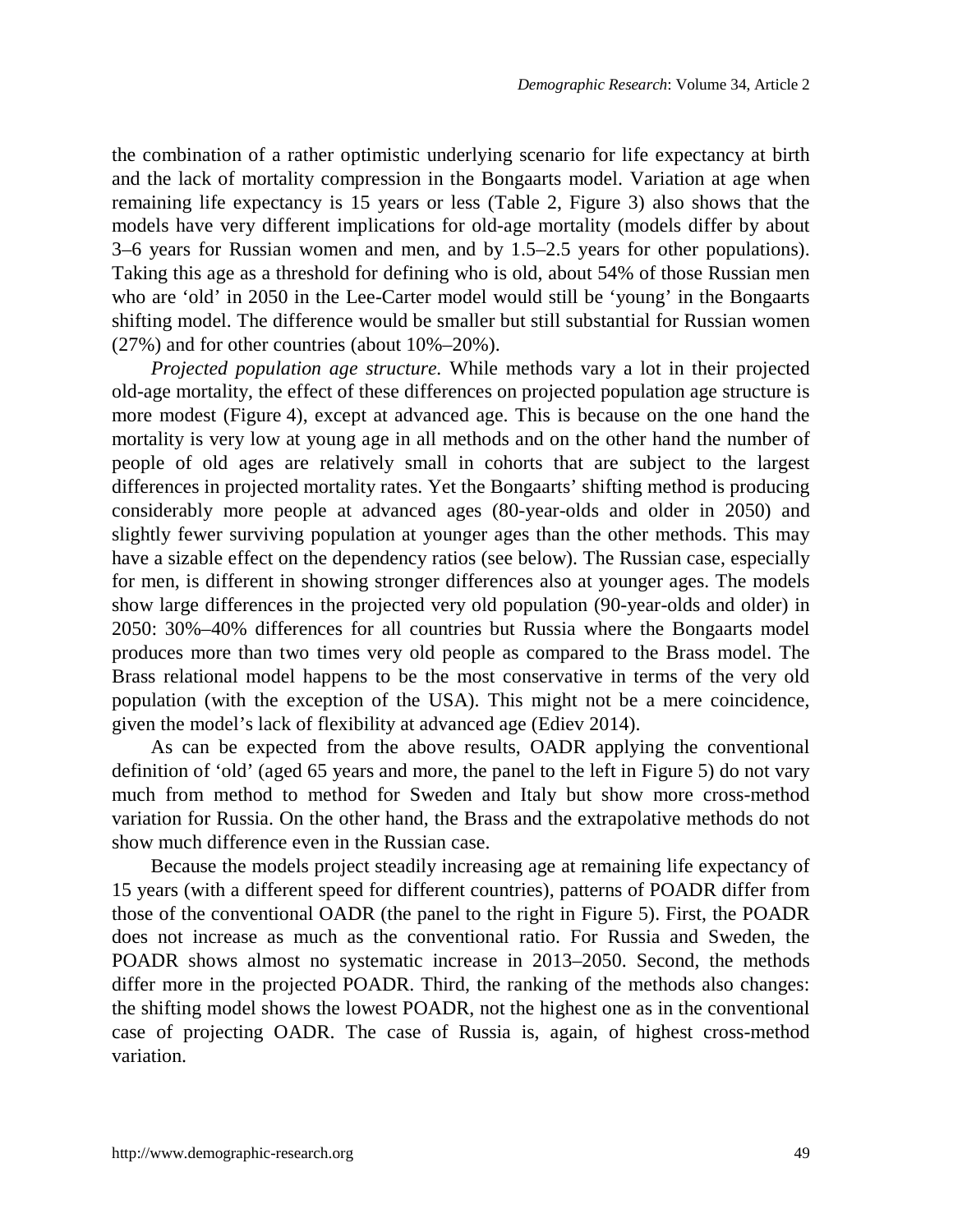### **Figure 1: Baseline (2013) and projected (2050) age-specific death rates, obtained with alternative projection methods for five countries**



*Methods*: bong=Bongaarts' shifting model; brass=Brass model; de=direct extrapolation method; lc=Lee-Carter method; baseline=the profile of mortality rates in 2013 (obtained from the Bongaarts' model).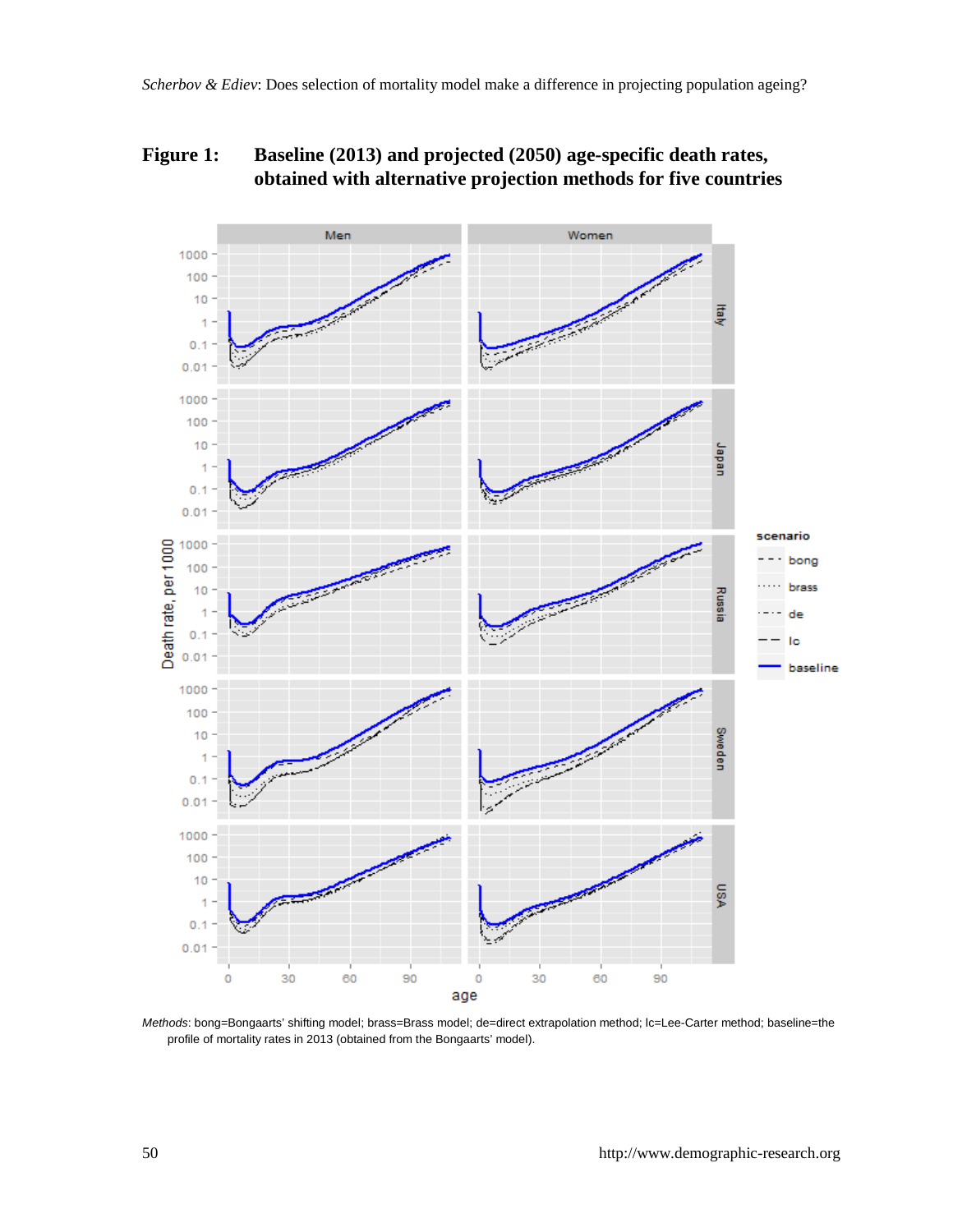

#### **Figure 2: Projected period life expectancies at age 65, obtained with alternative projection methods for five countries**

*Methods*: bong=Bongaarts' shifting model; brass=Brass model; de=direct extrapolation method; lc=Lee-Carter method.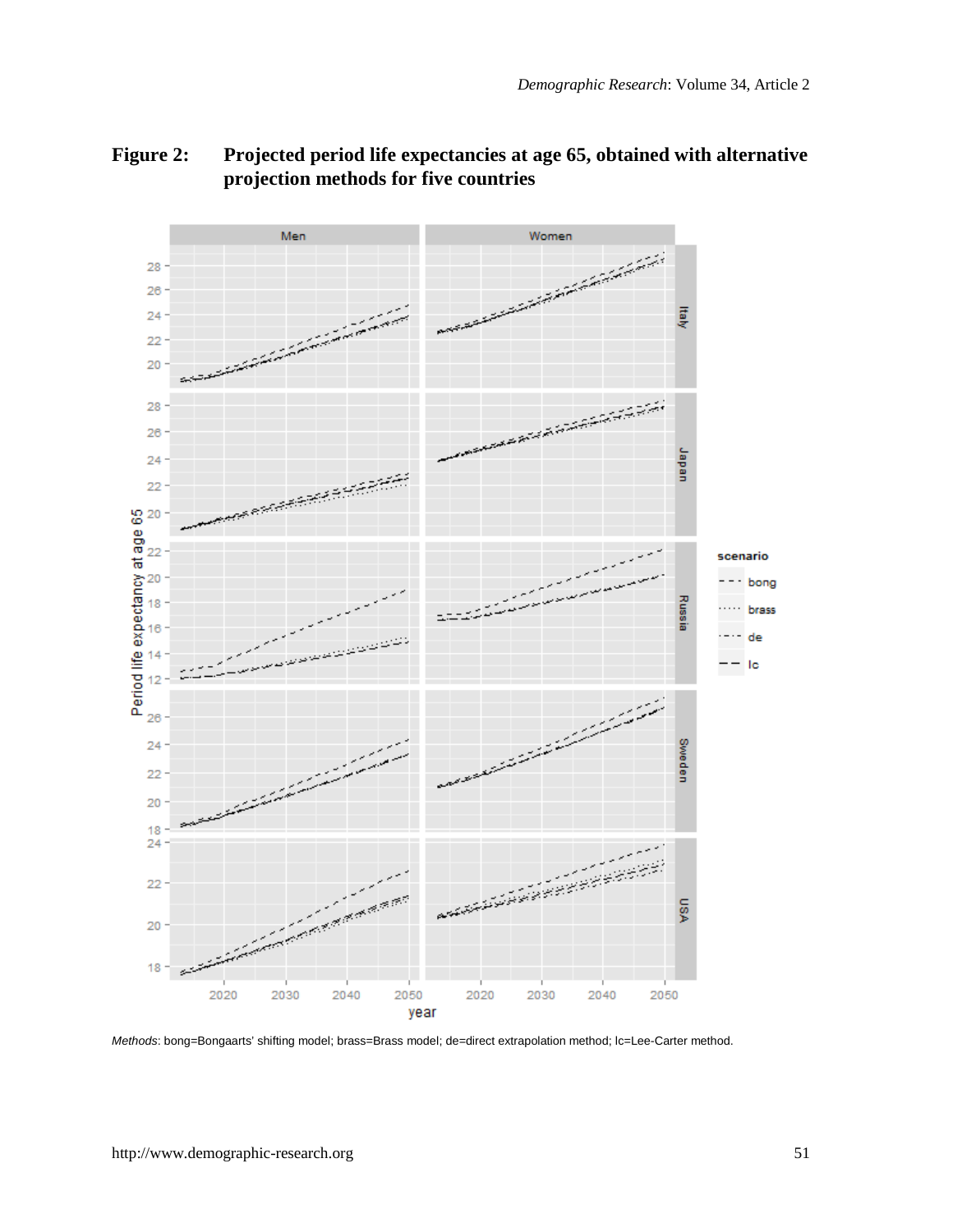#### **Figure 3: Age at remaining life expectancy 15 years, projected with alternative projection methods for five countries**



*Methods*: bong=Bongaarts' shifting model; brass=Brass model; de=direct extrapolation method; lc=Lee-Carter method.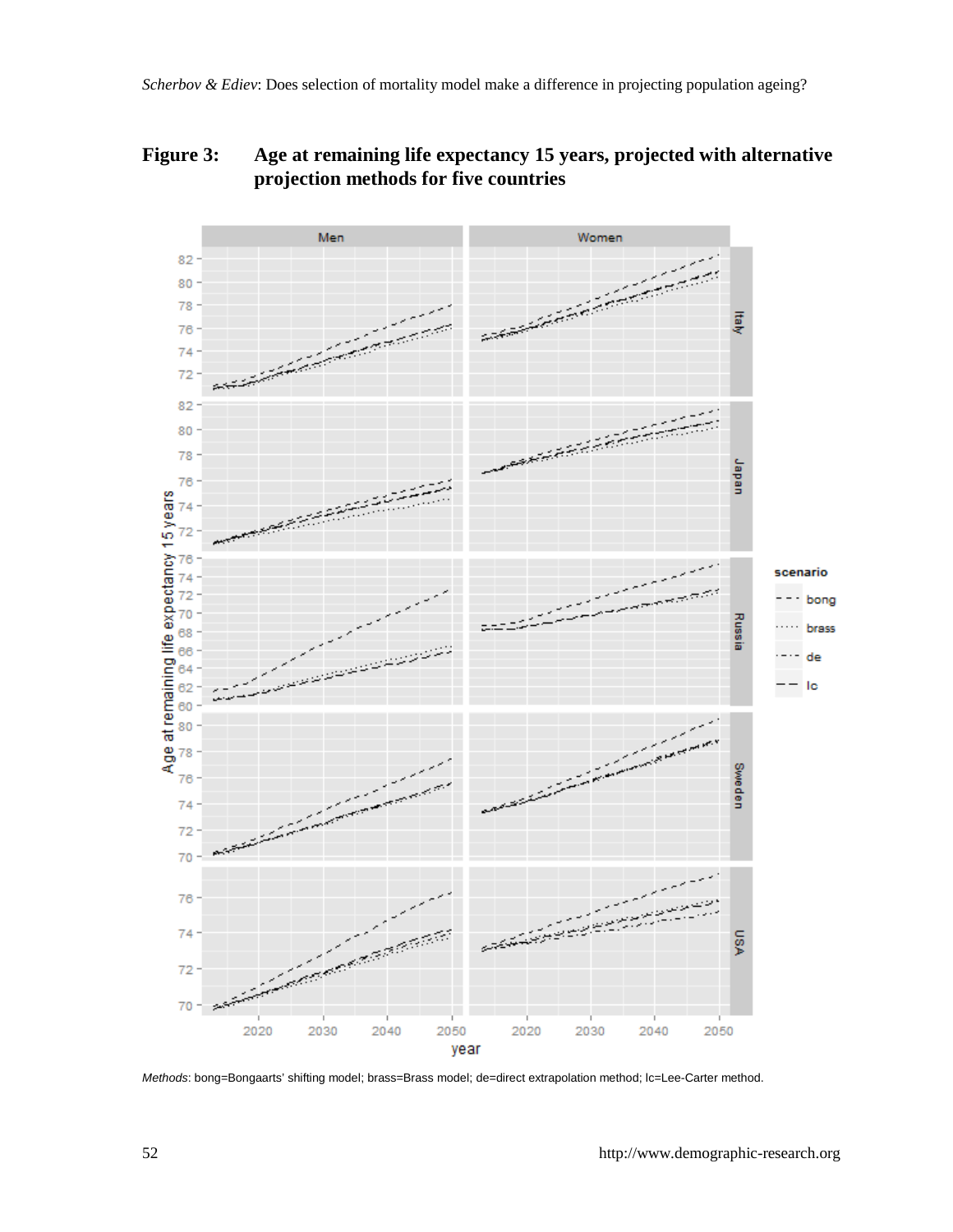

#### **Figure 4: Population age composition in 2050, projected with alternative projection methods for five countries**

*Methods*: bong=Bongaarts' shifting model; brass=Brass model; de=direct extrapolation method; lc=Lee-Carter method; baseline=the profile of the year 2013.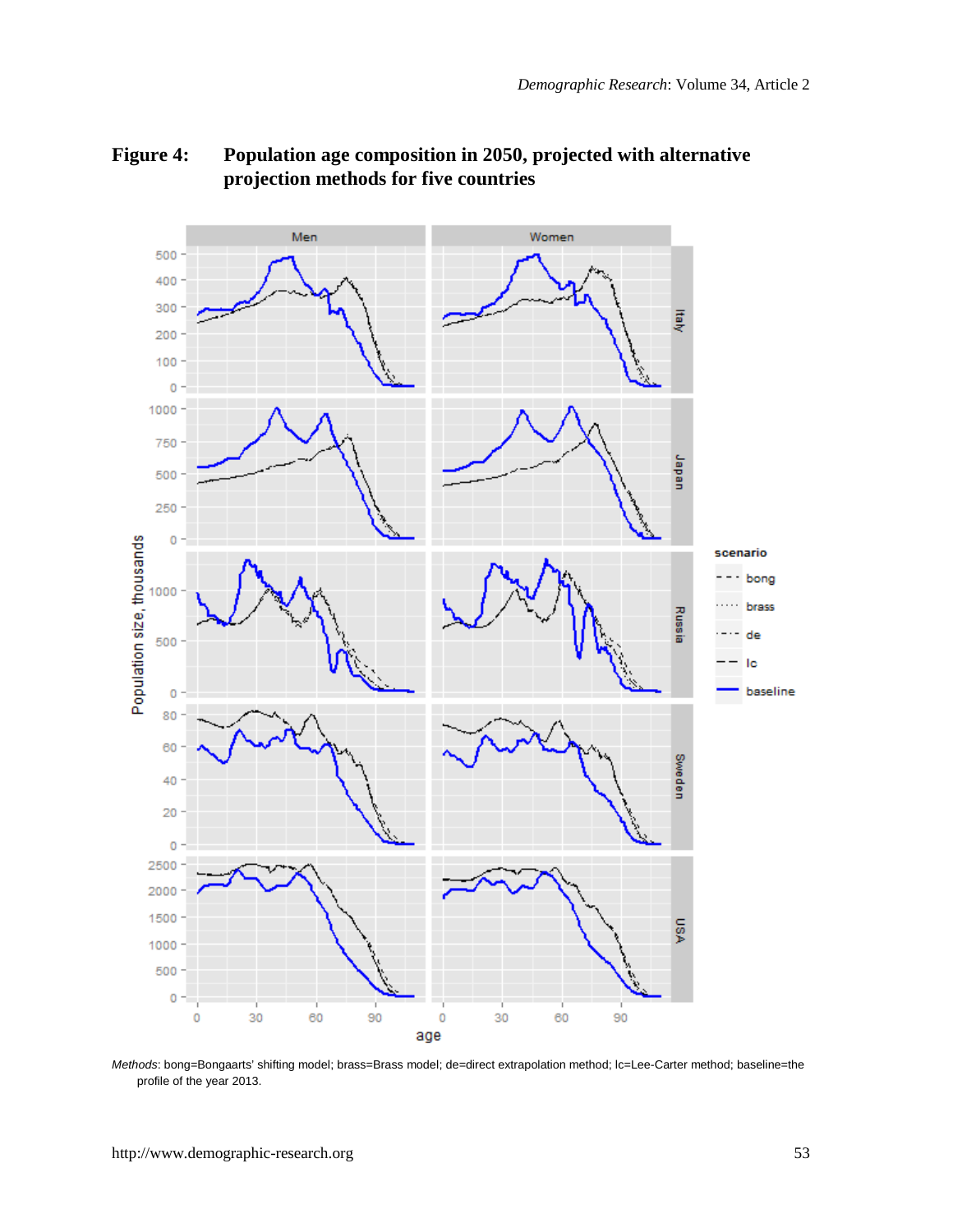### **Figure 5: Conventional and prospective old-age dependency ratio, projected with alternative projection methods for five countries**



*Methods*: bong=Bongaarts' shifting model; brass=Brass model; de=direct extrapolation method; lc=Lee-Carter method. OADR: conventional=the ratio of the number of people 65 years or older to the number of people aged 20 through 64; prospective=the ratio of the number of people in the age groups with remaining life expectancy of 15 years or less to the number of people aged 20 through the first age group with remaining life expectancy of 15 years.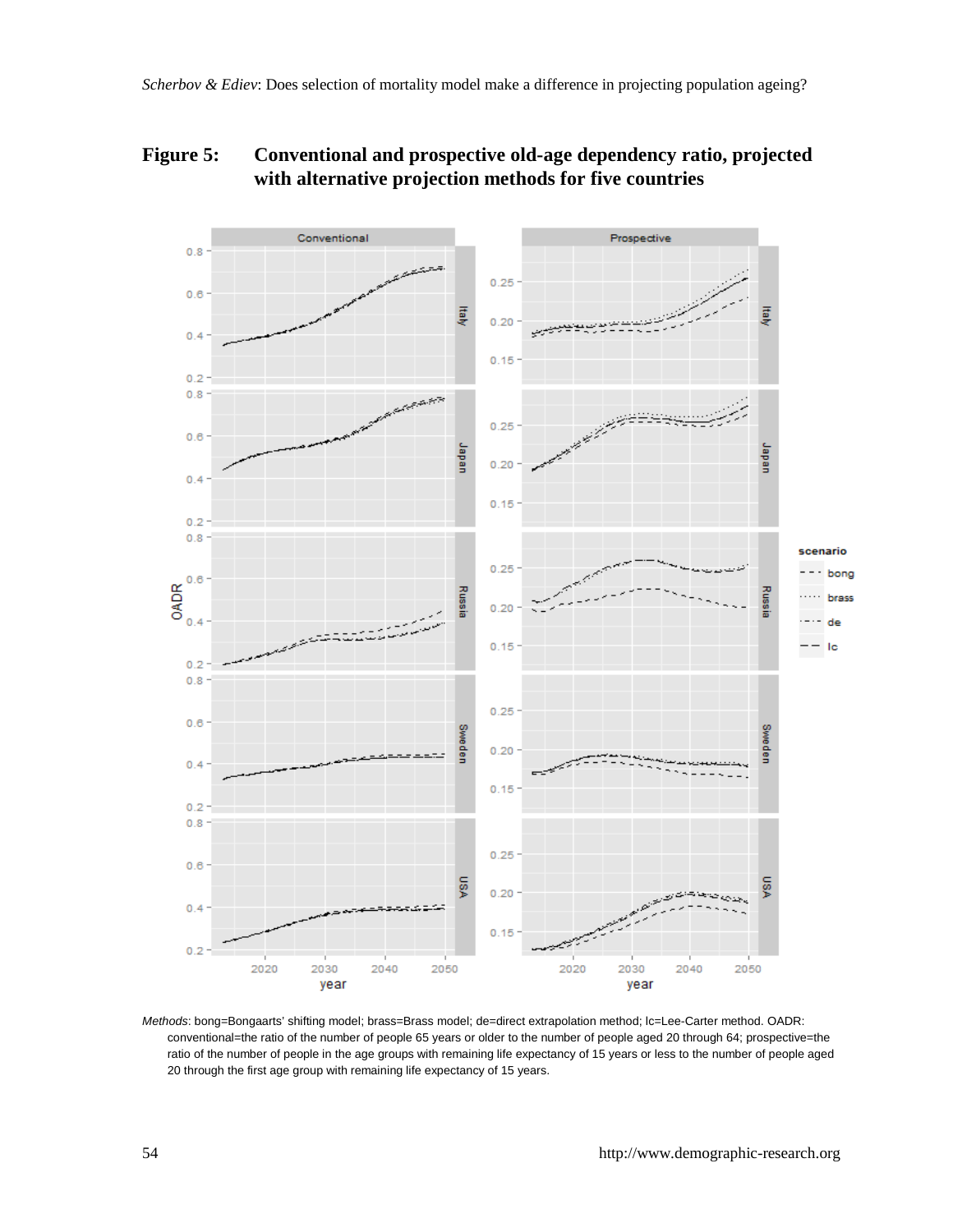Patterns of the proportion old (conventional: aged 65 or older; prospective: with remaining life expectancy shorter than 15 years) are similar to those of OADR and POADR and therefore are not shown here.

#### **4. Discussion**

By and large, all four models agree in pointing to forthcoming increases in the number of people at older (in the conventional sense) age. Despite large systematic differences in projected age pattern of death rates and in the numbers of very old  $(90+)$  people, the models do not differ that much in terms of projected old (65+) population. The case of Russian males is an important exception. It has high baseline mortality and our scenario assumes fast increase of life expectancy at birth, which produces stronger relative differences in the projected population size at old age. However, even in the Russian case, the more optimistic Bongaarts model produces a conventional OADR not essentially different from the OADR in other models (0.45 vs about 0.40 by the year 2050, a relatively small difference when compared to the change from level 0.2 in the baseline year 2013). For lower-mortality Italy, Japan, Sweden, and the USA, with a more moderate pace of improvement in life expectancy at birth, the differences in OADR are even smaller.

Our projections also indicate that the prospective indicators of ageing will follow a path very different from that of the conventional indicators. In Italy, all methods produce only a limited increase in POADR, which will only speed up in 2030s (change from 0.18 in 2013 to 0.23–0.27, depending on the method, in 2050). In Japan, the POADR grows faster in the first decades. In Italy, Russia, and Japan, where there is low fertility, and in Japan, where there is low immigration, the POADR grows to the level 0.25 or higher, while Sweden and USA do not show a POADR exceeding 0.2. The difference between POADRs produced by the Bongaarts model and other alternatives is somewhat higher than between conventional OADRs in absolute terms and much higher in relative terms when compared to the expected change in the indicators. While yielding the highest OADRs, the Bongaarts model shows the lowest POADR in each of the country cases.

There is a substantial difference in method (specifically, between the Bongaarts and other three models) in terms of remaining life expectancy at age 65 and age at remaining life expectancy 15 years or less, which is considered to be the threshold of old age. Both indicators may be important for assessing the consequences of mortality decline for pension systems. Changes in life expectancy at age 65 may show roughly how large a pension obligation may accumulate in systems with rigid age at retirement, while age at remaining life expectancy of 15 years may indicate how much later people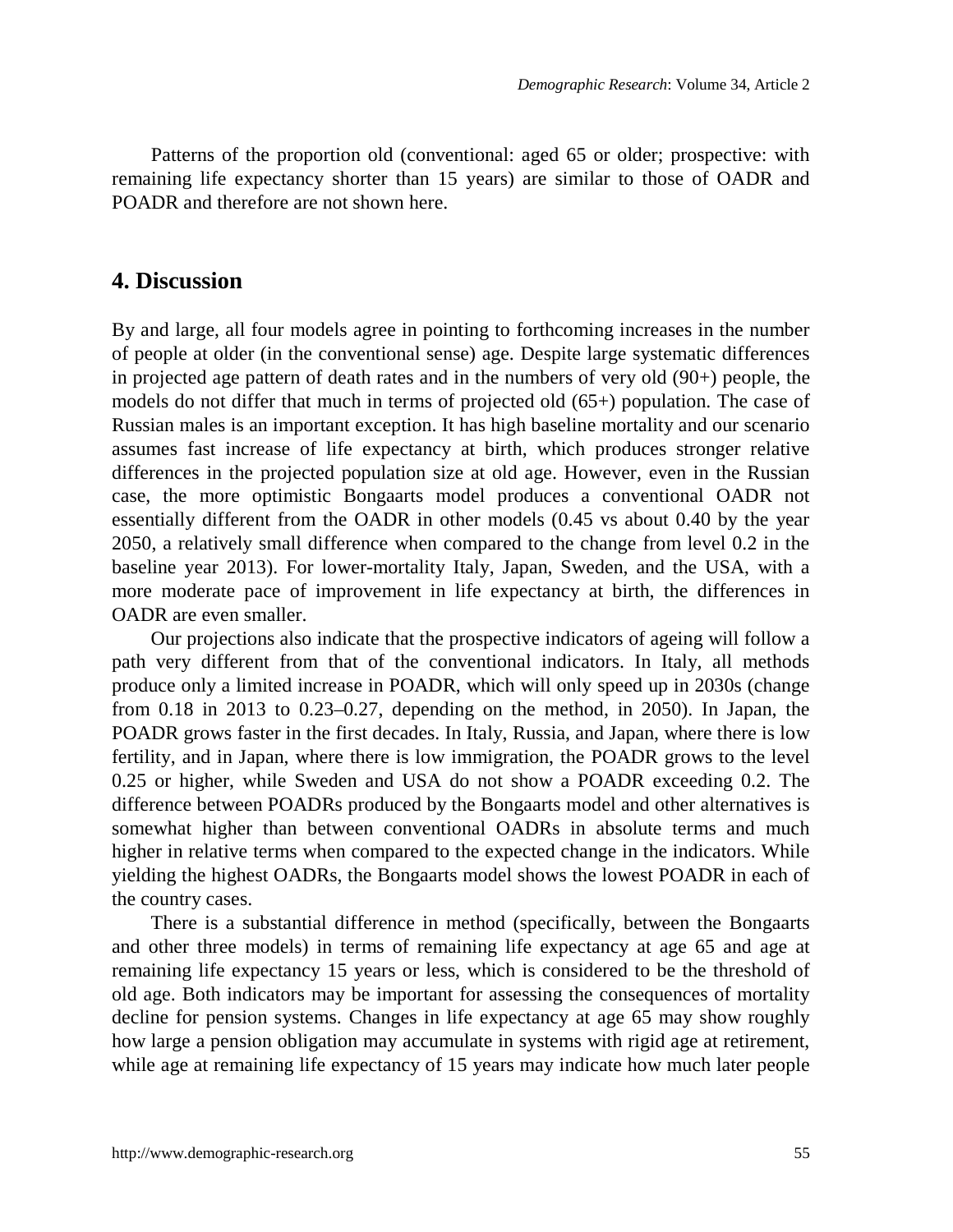should retire in a system with a fixed amount of life-time pension obligation. The intermethod variation in these two indicators is especially wide (about four and six years, respectively, for remaining life expectancy at 65 and for age at remaining life expectancy 15 years in  $2050$  – due to assumed fast mortality decline – in the case of Russian males. It is also rather wide (about a year and a half or more) in other cases. As shown above, the number of those considered old according to the old-age threshold definition may differ considerably depending on which mortality model is selected.

The models appear to differ strongly in the projected very old (90+) population, which might be important for analysis of long-term care needs and acute health care need (both show strong increases by the late years of life, Fuchs 1984; Hogan et al. 2001; Lubitz et al. 2003; Miller 2001; Riley and Lubitz 2010).

To put our estimated differences into a context, Eurostat (European Commission 2014) mortality scenarios for Italy in 2050 assume an uncertainty range (between the main and the high life-expectancy scenarios) in life expectancy at age 65 of 1.3 years for men and 1.4 years for women. For Sweden, Eurostat produces uncertainty ranges of 1.2 (men) and 1.3 (women) years for the same indicator. These ranges are not much different from our model-to-model variation of 1.1 (men) and 0.7 (women) years for life expectancy at age 65 for both countries in 2050. Even in terms of OADR, where we found less of a difference between mortality models, Eurostat's scenario-to-scenario range in 2050 (0.024 for Italy and 0.018 for Sweden) is comparable to the range (0.013 for both countries) we obtained here. For Russia in 2030, the country statistical office (Federal State Statistics Service 2015) projects a high-to-low scenario range of OADR of 0.002 that is even narrower that our model-to-model range of 0.02 in the same year. Our projected model-to-model differences in old-age (65+) population numbers in 2050 are substantial when compared to the 80%-confidence intervals of the recent probabilistic UN projections (United Nations 2015). The inter-model differences exceed the half-confidence interval for Russia. For other countries, they constitute about 30%−50% of half-confidence intervals. We compare our results to the half-confidence intervals because the Brass and extrapolative models correspond to typical 'central' assumptions about old-age mortality, and the Bongaarts model serves here as a 'high' variant. If we compare our results to the confidence interval for the very old (90+) populations (not reported in the UN publication), the model-to-model variation would appear even more important. Model differences in terms of OADR also appear to be quite large when compared to the differences between the UN high (low) and medium variant projections: the former constitute 30%–80% of the UN range for the lowermortality countries and more than double the UN range in the case of Russia.

Even though the Russian case may look like an outlier in our sample of countries, the large model-to-model differences shown for that country are an important indication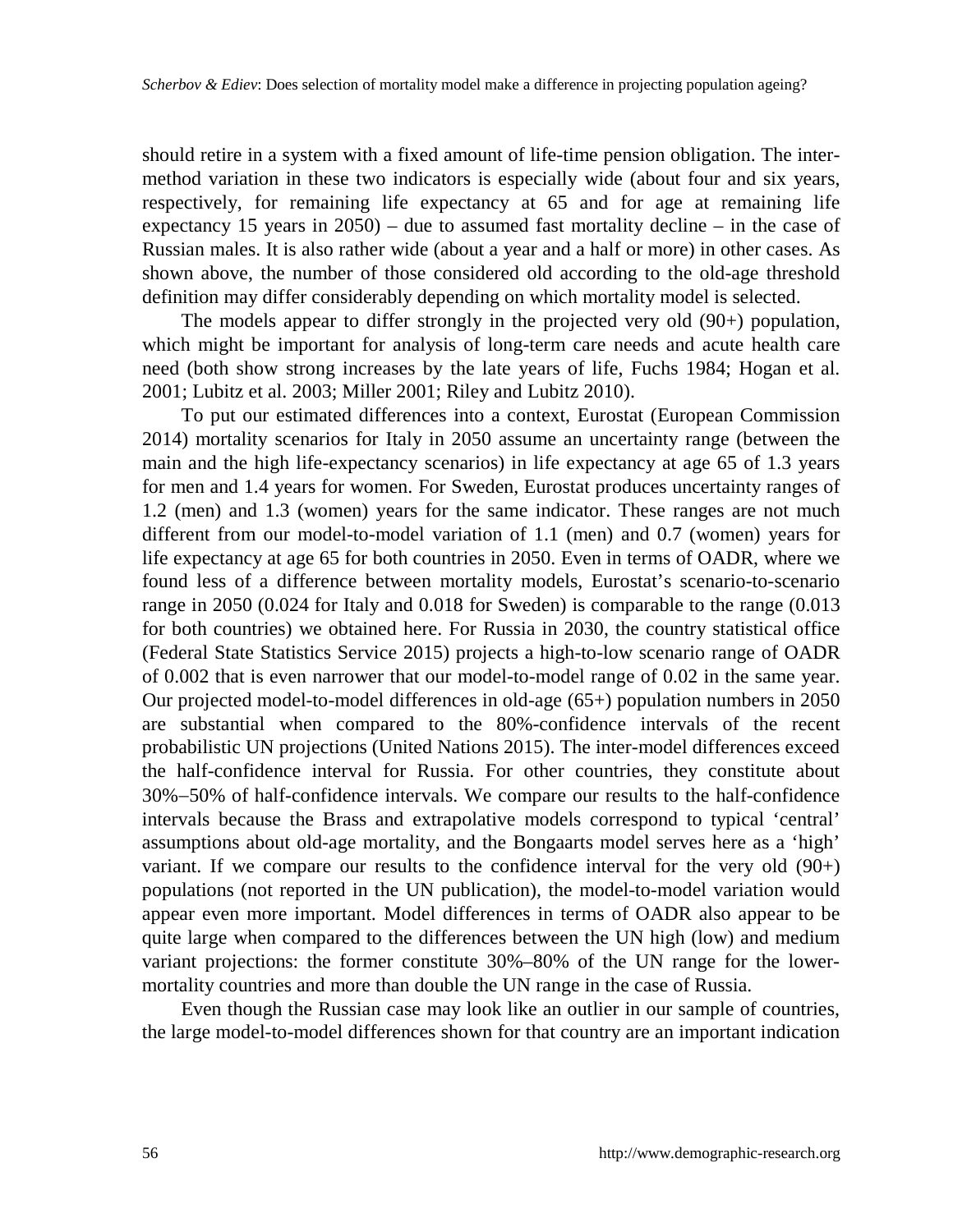that the role of mortality models may indeed become crucial for high-mortality and transition countries.

Our study suggests that projecting the whole age structure of the death rates – whenever feasible – should be preferred to projecting a single mortality index (such as life expectancy). Indeed, some of the works discussed in the introduction suggest that the latter approach appears to be inferior in prediction accuracy as compared to extrapolating life expectancy. This discrepancy may be attributed to the fact that most existing mortality extrapolation models miss important features of the actual mortality reduction process and need to be improved. Even if – for whatever reason – mortality projections do rely on projecting or scenario-building for a single mortality index, our results imply that the usual practice of not reporting the exact form of the model used to derive the age-specific mortality should be revised.

To answer the question posed in the title: yes, the selection of mortality model does make a difference in projecting population ageing. It may be as important as the selection of life expectancy scenario.

#### **5. Acknowledgements**

The research leading to these results has received funding from the European Research Council under the European Union's Seventh Framework Programme (FP7/2007- 2013)/ERC grant agreement no ERC2012-AdG 323947-Re-Ageing.

We want to thank Stefanie Andruchowitz for very valuable help in preparing this manuscript.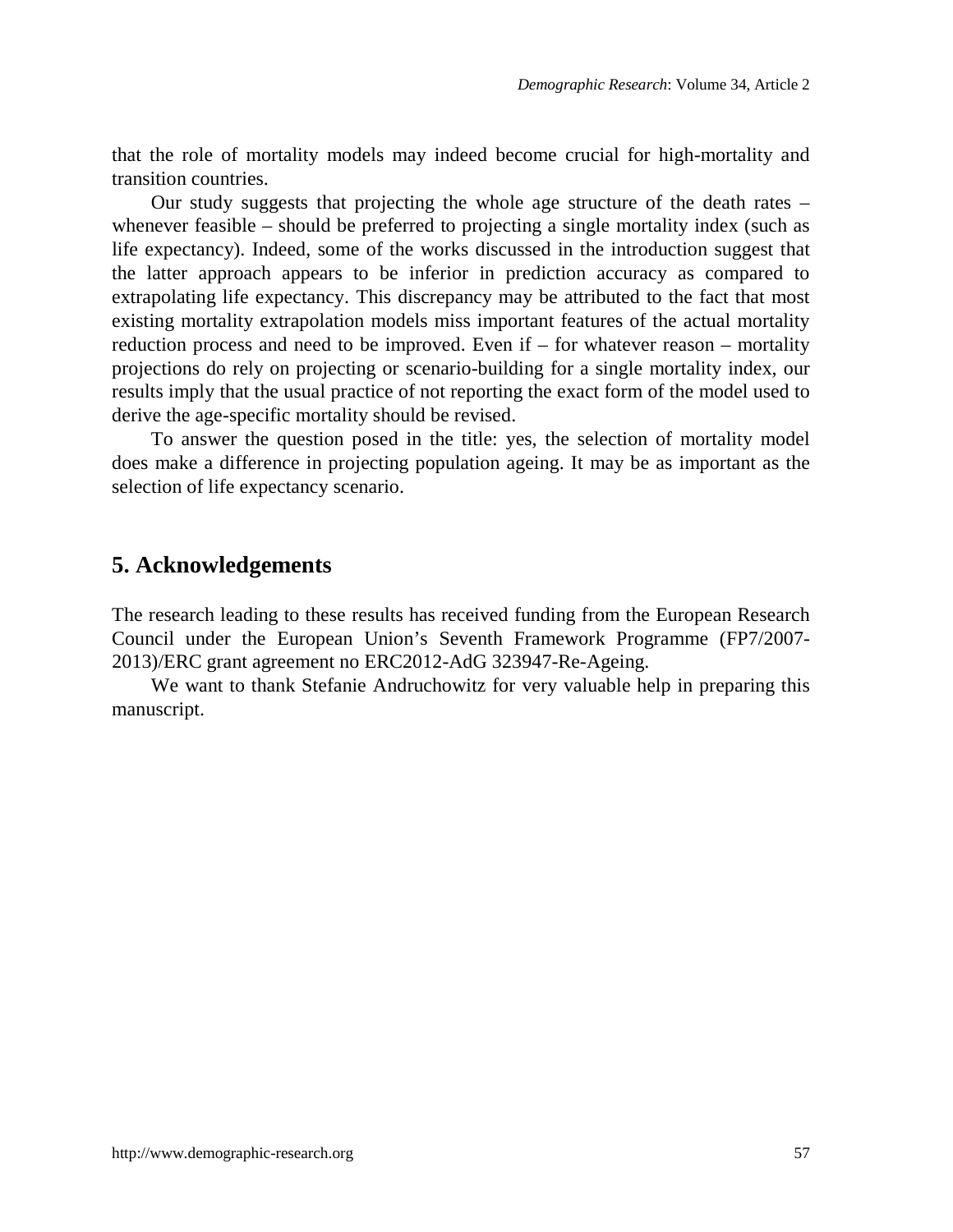### **References**

- Bell, W.R. (1997). Comparing and assessing time series methods for forecasting agespecific fertility and mortality rates. *Journal of Official Statistics* 13(3): 279– 303.
- Benjamin, B. and Soliman, A.S. (1993). *Mortality on the move: methods of mortality projection*. Oxford: Actuarial Education Service.
- Bongaarts, J. (2005). Long-range trends in adult mortality: Models and projection methods. *Demography* 42(1): 23–49. doi[:10.1353/dem.2005.0003.](http://dx.doi.org/10.1353/dem.2005.0003)
- Booth, H. and Tickle, L. (2008). Mortality modelling and forecasting: A review of methods. *Annals of Actuarial Science* 3(1/2): 3–43. doi[:10.1017/S1748499](http://dx.doi.org/10.1017/S1748499500000440) [500000440.](http://dx.doi.org/10.1017/S1748499500000440)
- Brass, W. (1971a). Mortality models and their uses in demography. *Transactions of the Faculty of Actuaries* 33: 123–142.
- Brass, W. (1971b). On the Scale of Mortality. In: Brass, W. (ed.). *Biological Aspects of Demography*. London: Taylor and Francis: 69–110.
- Cairns, A.J.G., Blake, D., Dowd, K., Coughlan, G.D., Epstein, D., and Khalaf-Allah, M. (2011). Mortality density forecasts: An analysis of six stochastic mortality models. *Insurance: Mathematics and Economics* 48(3): 355–367. do[i:10.1016/j.](http://dx.doi.org/10.1016/j.insmatheco.2010.12.005) [insmatheco.2010.12.005.](http://dx.doi.org/10.1016/j.insmatheco.2010.12.005)
- Cheung, S.L.K. and Robine, J.-M. (2007). Increase in common longevity and the compression of mortality: the case of Japan. *Population Studies* 61(1): 85–97. doi[:10.1080/00324720601103833.](http://dx.doi.org/10.1080/00324720601103833)
- Cheung, S.L.K., Robine, J.-M., Tu, E.J.-C., and Caselli, G. (2005). Three dimensions of the survival curve: horizontalization, verticalization, and longevity extension. *Demography* 42(2): 243–258. doi[:10.1353/dem.2005.0012.](http://dx.doi.org/10.1353/dem.2005.0012)
- Ediev, D.M. (2007). An approach to improve the consistency of mortality projections obtained by the Lee-Carter method (Work session on demographic projections. Bucharest, 10-12 October 2007). Luxembourg: Office for Official Publications of the European Communities: 101–115.
- Ediev, D.M. (2008). Extrapolative Projections of Mortality: Towards a More Consistent Method. Part I: The Central Scenario. Vienna: Vienna Institute of Demography of Austrian Academy of Sciences (Working Paper; 03/2008).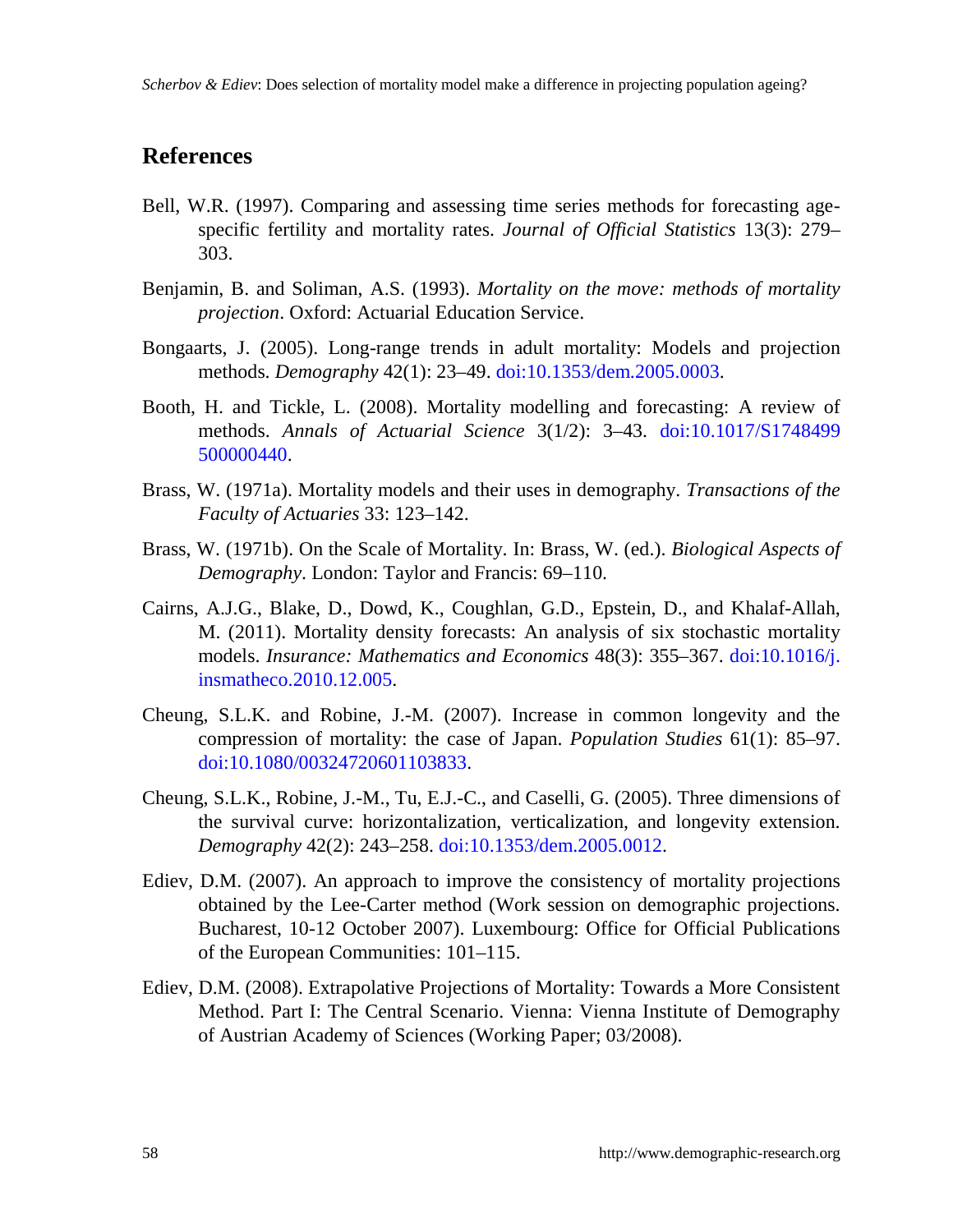- Ediev, D.M. (2011). Life expectancy in developed countries is higher than conventionally estimated. Implications from improved measurement of human longevity. *Journal of Population Ageing* 4(1): 5–32. doi[:10.1007/s12062-011-](http://dx.doi.org/10.1007/s12062-011-9040-x) [9040-x.](http://dx.doi.org/10.1007/s12062-011-9040-x)
- Ediev, D.M. (2013a). Mortality compression in period life tables hides decompression in birth cohorts in low-mortality countries. *Genus* 69(2): 53–84.
- Ediev, D.M. (2013b). Decompression of period old-age mortality: when adjusted for bias, the variance in the ages at death shows compression. *Mathematical Population Studies* 20(3): 137–154.
- Ediev, D.M. (2014). Shift and compression of mortality at old age: A conservative scenario. Laxenburg: International Institute for Applied Systems Analysis (IIASA Interim Report; IR-14-004).
- European Commission (2014). Eurostat. Statistical database. Luxembourg: Eurostat. http://ec.europa.eu/eurostat.
- Federal State Statistics Service (2015). Rosstat. Statistical database. Moscow: Federal State Statistics Service. [http://www.gks.ru/.](http://www.gks.ru/)
- Fries, J.F. (1980). Aging, natural death, and the compression of morbidity. *The New England Journal of Medicine* 303(3): 130–135.
- Fuchs, V.R. (1984). 'Though much is taken': Reflections on aging, health, and medical care. *Milbank Memorial Fund Quarterly-Health and Society* 62(2): 143–166.
- Gompertz, B. (1825). On the nature of the function expressive of the law of human mortality, and on a new mode of determining the value of life contingencies. *Philosophical Transactions of the Royal Society of London* 115: 513–583.
- Heligman, L. and Pollard, J.H. (1980). The age pattern of mortality. *Journal of the Institute of Actuaries* 107(01): 49–80.
- Hogan, C., Lunney, J., Gabel, J., and Lynn, J. (2001). Medicare beneficiaries' costs of care in the last year of life. *Health Affairs (Project Hope)* 20(4): 188–195.
- Ishii, F. (2014). An Extended Linear Difference Model for Mortality Projection, with Applications to Japan. [PhD thesis]. Berkeley, CA: University of California, Berkeley.
- Janssen, F. and Kunst, A. (2007). The choice among past trends as a basis for the prediction of future trends in old-age mortality. *Population Studies* 61(3): 315– 326.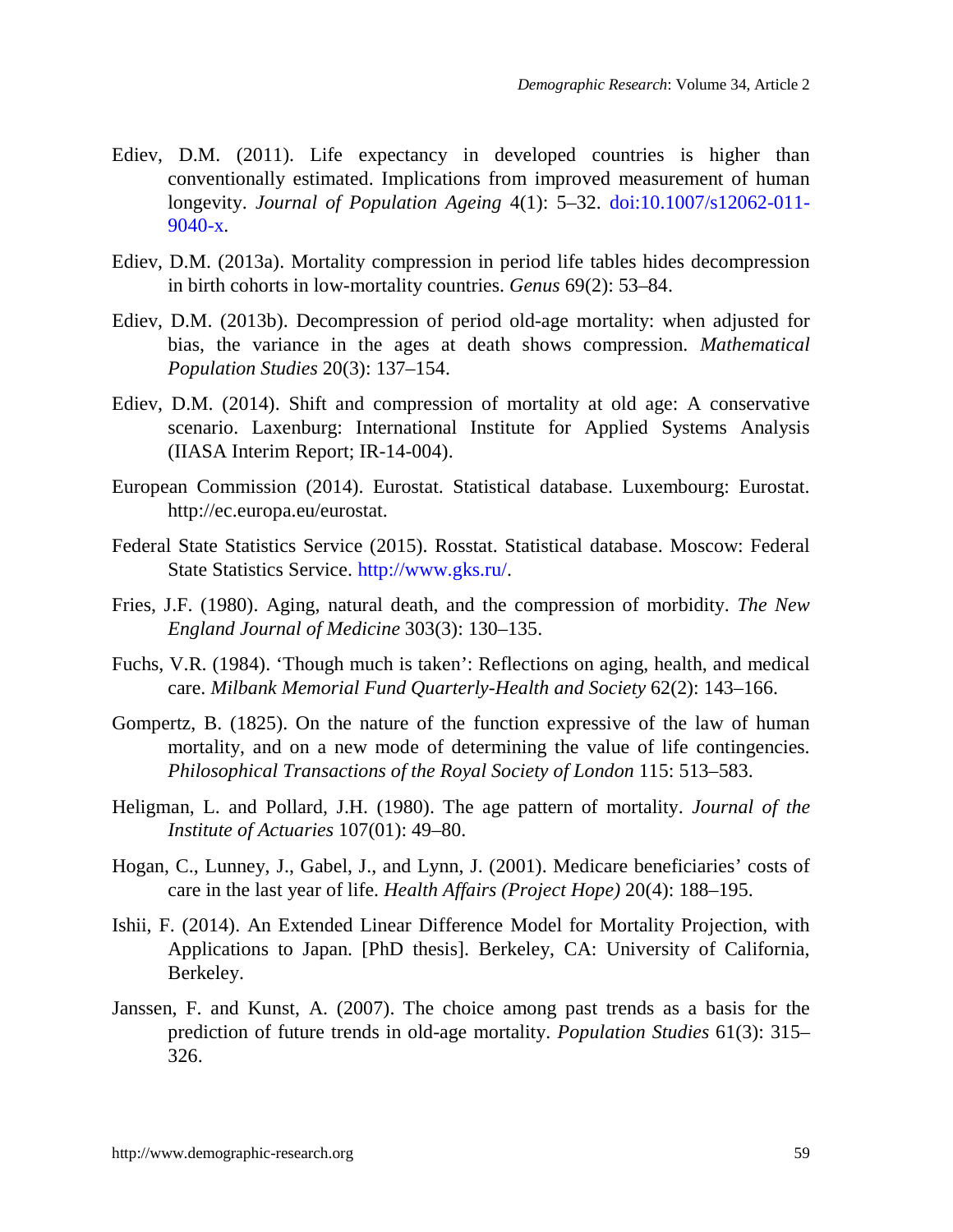- Kannisto, V. (2000). Measuring the compression of mortality. *Demographic Research* 3(6). doi[:10.4054/DemRes.2000.3.6.](http://dx.doi.org/10.4054/DemRes.2000.3.6)
- Lee, R.D. (2003). Mortality Forecasts and Linear Life Expectancy Trends. Berkeley, CA: University of California, Center for the Economics and Demography of Aging (CEDA Papers).
- Lee, R.D. and Carter, L.R. (1992). Modeling and forecasting U. S. mortality. *Journal of the American Statistical Association* 87(419): 659–671. doi[:10.1002/for.3980](http://dx.doi.org/10.1002/for.3980110303) [110303.](http://dx.doi.org/10.1002/for.3980110303)
- Lubitz, J.D., Cai, L., Kramarow, E., and Lentzner, H. (2003). Health, life expectancy, and health care spending among the elderly. *New England Journal of Medicine* 349(11): 1048–1055. doi[:10.1056/NEJMsa020614.](http://dx.doi.org/10.1056/NEJMsa020614)
- Lutz, W., Sanderson, W.C., and Scherbov, S. (2008). The coming acceleration of global population ageing. *Nature* 451(7179): 716–719. doi[:10.1007/s12062-009-9005-](http://dx.doi.org/10.1007/s12062-009-9005-5) [5.](http://dx.doi.org/10.1007/s12062-009-9005-5)
- Mayhew, L. and Smith, D. (2013). A new method of projecting populations based on trends in life expectancy and survival. *Population Studies* 67(2): 157–170. doi[:10.1080/00324728.2012.740500.](http://dx.doi.org/10.1080/00324728.2012.740500)
- Miller, T. (2001). Increasing longevity and medicare expenditures. *Demography* 38(2): 215–226. doi[:10.1353/dem.2001.0018.](http://dx.doi.org/10.1353/dem.2001.0018)
- Oeppen, J. and Vaupel, J.W. (2002). Broken limits to life expectancy. *Science* 296(5570): 1029–1031. doi[:10.1126/science.1069675.](http://dx.doi.org/10.1126/science.1069675)
- Pollard, J.H. (1987). Projection of age-specific mortality rates. *Population Bulletin of the United Nations* 21–22: 55–69.
- Raftery, A.E., Li, N., Ševčíková, H., Gerland, P., and Heilig, G.K. (2012). Bayesian probabilistic population projections for all countries. *Proceedings of the National Academy of Sciences* 109(35): 13915–13921. doi[:10.1073/pnas.121145](http://dx.doi.org/10.1073/pnas.1211452109) [2109.](http://dx.doi.org/10.1073/pnas.1211452109)
- Riley, G.F. and Lubitz, J.D. (2010). Long-term trends in medicare payments in the last year of life. *Health Services Research* 45(2): 565–576. doi[:10.1111/j.1475-](http://dx.doi.org/10.1111/j.1475-6773.2010.01082.x) [6773.2010.01082.x.](http://dx.doi.org/10.1111/j.1475-6773.2010.01082.x)
- Ryder, N.B. (1975). Notes on stationary populations. *Population Index* 41(1): 3–28. doi[:10.2307/2734140.](http://dx.doi.org/10.2307/2734140)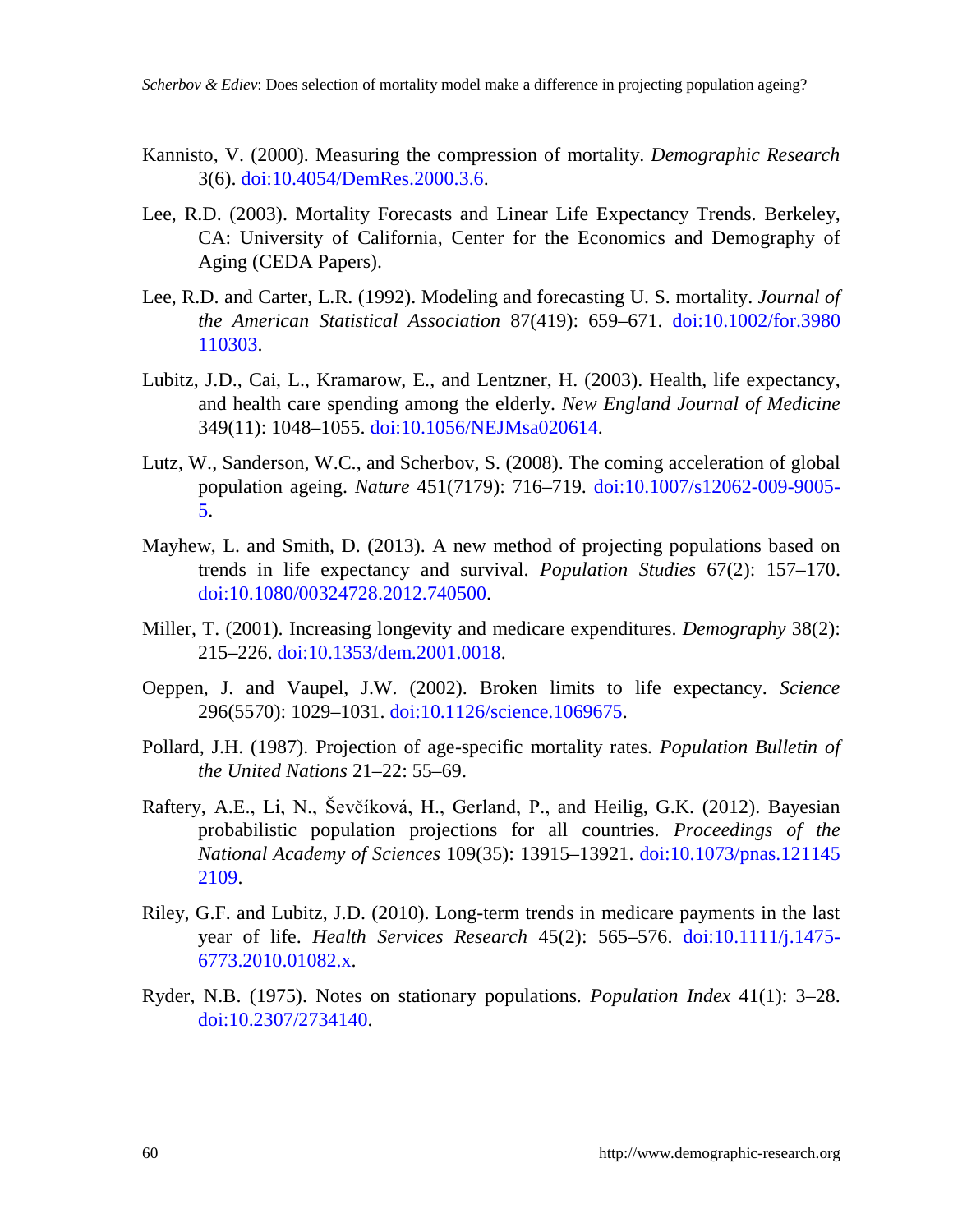- Sanderson, W.C. and Scherbov, S. (2005). Average remaining lifetimes can increase as human populations age. *Nature* 435(7043): 811–813. doi[:10.1038/nature03593.](http://dx.doi.org/10.1038/nature03593)
- Sanderson, W.C. and Scherbov, S. (2010). Remeasuring aging. *Science* 329(5997): 1287–1288. doi[:10.1126/science.1193647.](http://dx.doi.org/10.1126/science.1193647)
- Sanderson, W.C. and Scherbov, S. (2013). The characteristics approach to the measurement of population aging. *Population and Development Review* 39(4): 673–685. doi[:10.1111/j.1728-4457.2013.00633.x.](http://dx.doi.org/10.1111/j.1728-4457.2013.00633.x)
- Sevcikova, H., Li, N., Kantorová, V., Gerland, P., and Raftery, A.E. (2015). Age-Specific Mortality and Fertility Rates for Probabilistic Population Projections. Seattle, WA: Center for Statistics and the Social Sciences University of Washington (Working Paper No. arXiv:1503.05215 [stat.AP]).
- Shang, H.L., Booth, H., and Hyndman, R. (2011). Point and interval forecasts of mortality rates and life expectancy: A comparison of ten principal component methods. *Demographic Research* 25(5): 173–214. do[i:10.4054/DemRes.2011](http://dx.doi.org/10.4054/DemRes.2011.25.5) [.25.5.](http://dx.doi.org/10.4054/DemRes.2011.25.5)
- Shryock, H.S. and Siegel, J.S. (1973). *The Methods and Materials of Demography*. Washington D.C.: United States Bureau of the Census.
- Stoeldraijer, L., van Duin, C., van Wissen, L.J. ., and Janssen, F. (2013). Impact of different mortality forecasting methods and explicit assumptions on projected future life expectancy: The case of the Netherlands. *Demographic Research* 29(13): 323–354. doi[:10.4054/DemRes.2013.29.13.](http://dx.doi.org/10.4054/DemRes.2013.29.13)
- Thatcher, A.R., Kannisto, V., and Vaupel, J.W. (1998). *Odense Monographs on Population Aging 5: The force of mortality at ages 80 to 120*. Odense: Odense University Press.
- Tuljapurkar, S. and Edwards, R.D. (2011). Variance in death and its implications for modeling and forecasting mortality. *Demographic Research* 24(21): 497–526. doi[:10.4054/DemRes.2011.24.21.](http://dx.doi.org/10.4054/DemRes.2011.24.21)
- United Nations (2015). *World Population Prospects: The 2015 Revision*. New York, NY: Department of Economic and Social Affairs, Population Division.
- University of California, Berkeley and Max Planck Institute for Demographic Research (2014). Human Mortality Database. [http://www.mortality.org.](http://www.mortality.org/)
- VID (2014). *European Demographic Data Sheet 2014*. Vienna, Austria: Vienna Institute of Demography.